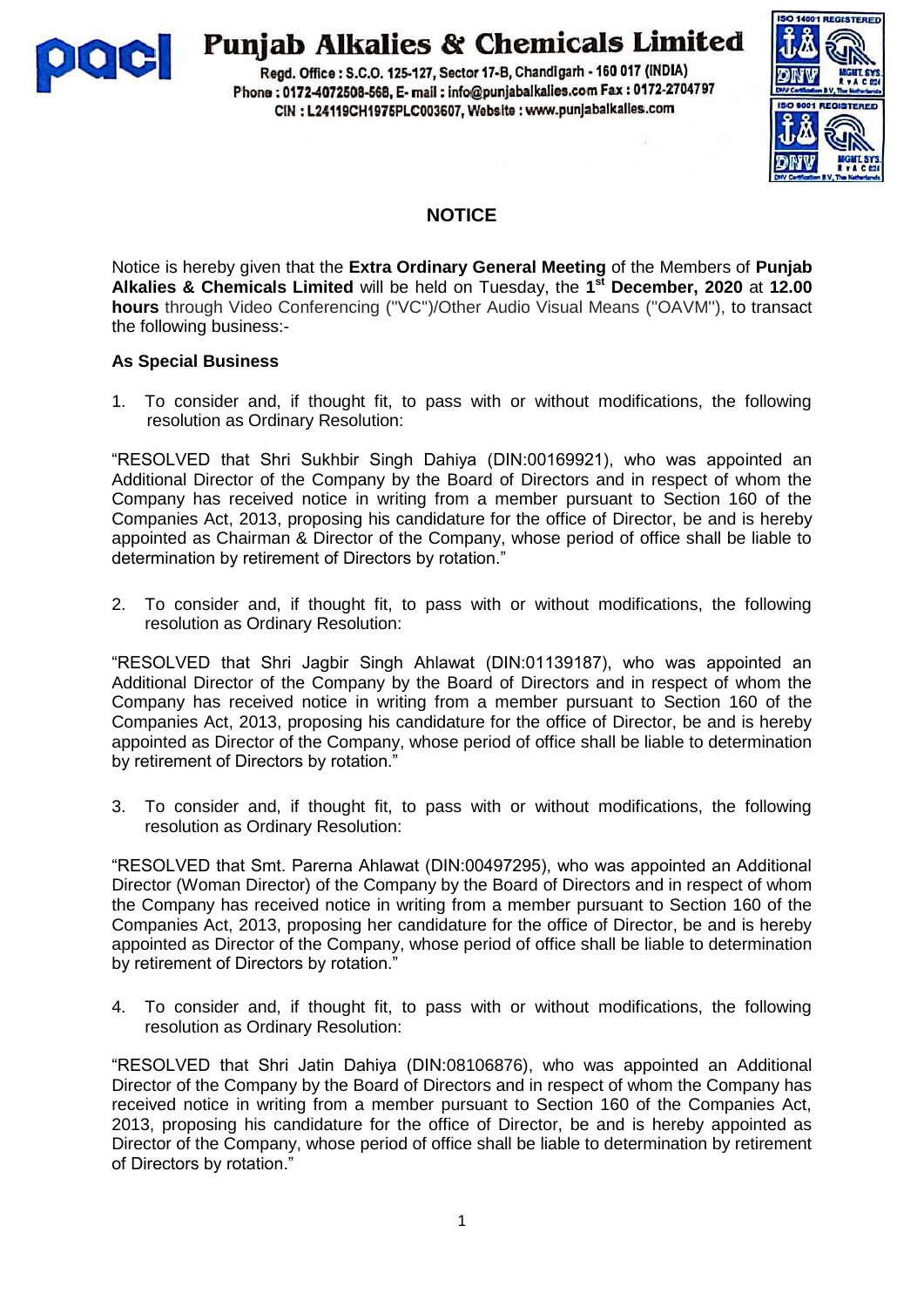5. To consider and, if thought fit, to pass with or without modifications, the following resolution as Ordinary Resolution:

"RESOLVED THAT pursuant to the provisions of Sections 149, 152 read with Schedule IV and all other applicable provisions of the Companies Act, 2013 and the Rules framed there under (including any statutory modification(s) or re-enactment thereof for the time being in force) and Securities and Exchange Board of India (Listing Obligations and Disclosure Requirements) Regulations, 2015 (including any amendment thereof), Shri Ashok Goyal (DIN 08930828) who was appointed as Additional Director, in an Independent capacity, by the Board of Directors and in respect of whom the Company has received notice in writing from a member pursuant to Section 160 of the Companies Act, 2013, proposing his candidature for the office of Director and who has signified his consent to act as an Independent Director of the Company and submitted a declaration that he meets the criteria for appointment of an Independent Director under the Companies Act, 2013, be and is hereby appointed as an Independent Director of the Company, whose term shall not be subject to retirement by rotation, to hold office for a term of five (5) consecutive years with effect from 1<sup>st</sup> December, 2020."

6. To consider and, if thought fit, to pass with or without modifications, the following resolution as Ordinary Resolution:

"RESOLVED THAT pursuant to the provisions of Sections 149, 152 read with Schedule IV and all other applicable provisions of the Companies Act, 2013 and the Rules framed there under (including any statutory modification(s) or re-enactment thereof for the time being in force) and Securities and Exchange Board of India (Listing Obligations and Disclosure Requirements) Regulations, 2015 (including any amendment thereof), Shri Kuldip Singh Suhag (DIN 08925842) who was appointed as Additional Director, in an Independent capacity, by the Board of Directors and in respect of whom the Company has received notice in writing from a member pursuant to Section 160 of the Companies Act, 2013, proposing his candidature for the office of Director and who has signified his consent to act as an Independent Director of the Company and submitted a declaration that he meets the criteria for appointment of an Independent Director under the Companies Act, 2013, be and is hereby appointed as an Independent Director of the Company, whose term shall not be subject to retirement by rotation, to hold office for a term of five (5) consecutive years with effect from 1<sup>st</sup> December, 2020."

7. To consider and, if thought fit, to pass with or without modifications, the following resolution as Ordinary Resolution:

"RESOLVED THAT pursuant to the provisions of Sections 149, 152 read with Schedule IV and all other applicable provisions of the Companies Act, 2013 and the Rules framed there under (including any statutory modification(s) or re-enactment thereof for the time being in force) and Securities and Exchange Board of India (Listing Obligations and Disclosure Requirements) Regulations, 2015 (including any amendment thereof), Shri Tilak Raj Bajalia (DIN 02291892) who was appointed as Additional Director, in an Independent capacity, by the Board of Directors and in respect of whom the Company has received notice in writing from a member pursuant to Section 160 of the Companies Act, 2013, proposing his candidature for the office of Director and who has signified his consent to act as an Independent Director of the Company and submitted a declaration that he meets the criteria for appointment of an Independent Director under the Companies Act, 2013, be and is hereby appointed as an Independent Director of the Company, whose term shall not be subject to retirement by rotation, to hold office for a term of five (5) consecutive years with effect from 1<sup>st</sup> December, 2020."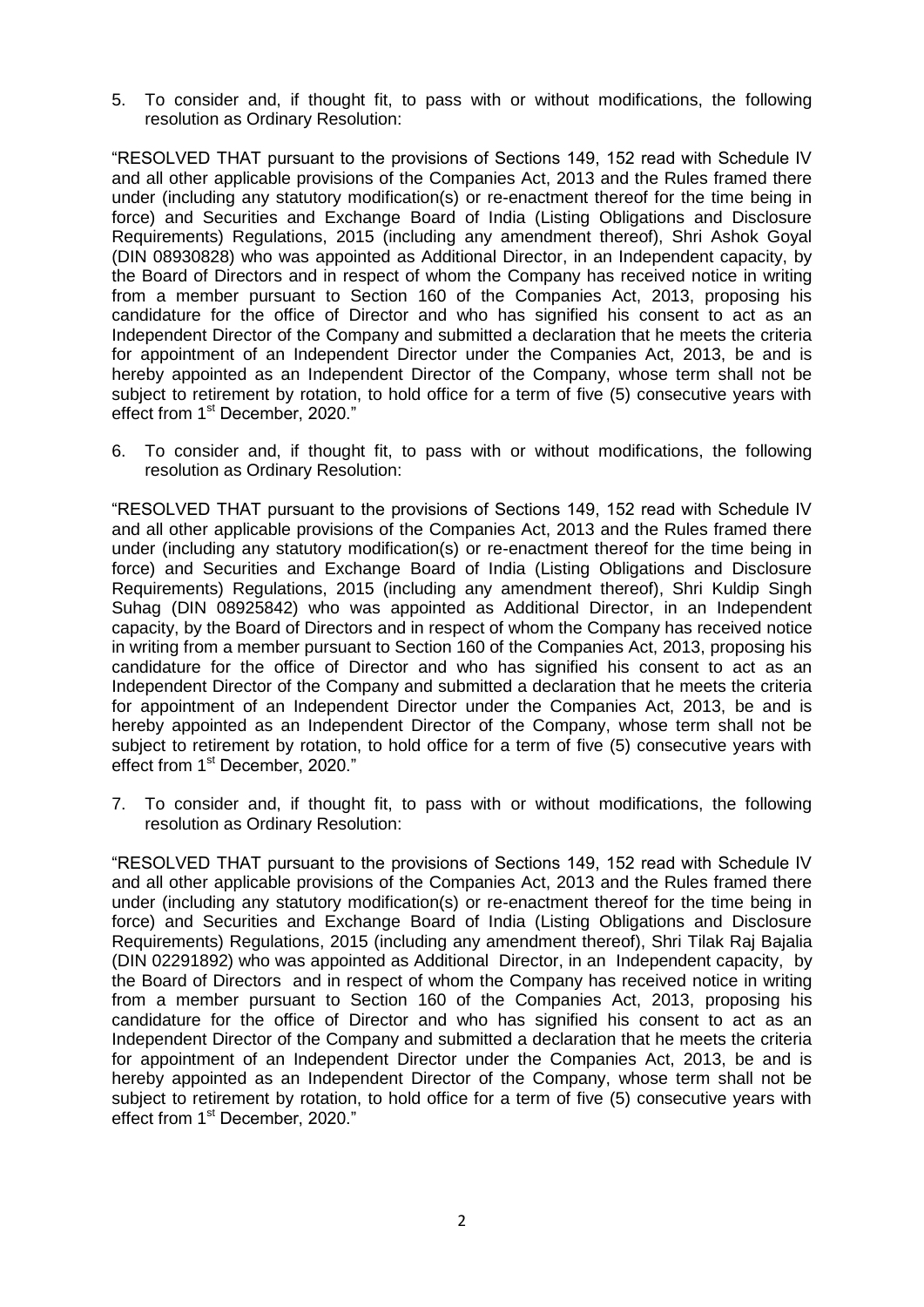8. To consider and, if thought fit, to pass with or without modifications, the following resolution as Special Resolution:

"RESOLVED THAT pursuant to the provisions of Section 5 and Section 14 and other applicable provisions, if any, of the Companies Act, 2013 and the Rules framed thereunder (including any statutory amendment(s),or modification(s), or re-enactment thereof, for the time being in force), the Articles of Association of the Company be and is hereby altered by insertion of the following Clause 7 (A) after the existing Clause 7:

*7(A). Notwithstanding anything contained in Section 53 of the Act but subject to the provisions of section 54 read with rules made there under, the Company may issue Sweat Equity Shares of a class already issued in accordance with the provisions of the Act.*

RESOLVED FURTHER THAT for the purpose of giving effect to the above resolution, the Directors of the Company and Company Secretary of the Company be and are hereby severally authorised to do all such acts, deeds, matters and things as may be necessary or expedient in this regard at any stage without requiring the Board to secure any further consent or approval of the members of the Company in this regard."

9. To consider and, if thought fit, to pass with or without modifications, the following resolution as an Special Resolution:

"RESOLVED THAT pursuant to the provisions of Sections 203, 196, 197 read with Schedule V and all other applicable provisions, if any, of the Companies Act, 2013 and the applicable provisions of the Companies (Appointment and Remuneration of Managerial Personnel) Rules, 2014 (including any statutory modification(s) or re-enactment thereof for the time being in force), on recommendation of Nomination and Remuneration Committee of the Company, approval be and is hereby accorded to the appointment of Shri Naveen Chopra as Managing Director of the Company, for a period three (3) years with effect from  $29<sup>th</sup>$ October, 2020 at the existing remuneration and terms & conditions as mentioned as under:

#### **SALARY**

| <b>Basic Pay</b><br><b>Additional Basic Pay</b><br><b>Dearness Allowance</b> | Rs.1,28,725/-<br>Rs.15,000/-<br>Rs.75,456/-                                    |
|------------------------------------------------------------------------------|--------------------------------------------------------------------------------|
| Variable<br>Dearness<br>Allowance                                            | As per Rules of the Company i.e. Rs. 11,637/- (Variable as per<br>Price Index) |
| ALLOWANCES AND PREQUISITES                                                   |                                                                                |
| House Rent Allowance                                                         | Rs.60,365/-                                                                    |
| Other<br>Allowances,                                                         | As per Rules of the Company and Company Car.                                   |
| Perquisites<br>and                                                           |                                                                                |
| Benefits & Revision                                                          |                                                                                |
| thereof                                                                      |                                                                                |
| <b>Sweat Equity Shares</b>                                                   | 40,00,000 in the financial year 2020-21                                        |

RESOLVED FURTHER THAT where in any financial year during the tenure of Shri Naveen Chopra, the Company is having no profits or inadequate profits as contemplated under the provisions of Item (B) of the Section II of Part II of the Schedule V to the Companies Act, 2013, the aforesaid remuneration shall be paid as minimum remuneration for a period of three years from the date of his appointment by way of salary and allowances as specified above and subject to receipt of the requisite approvals, if any.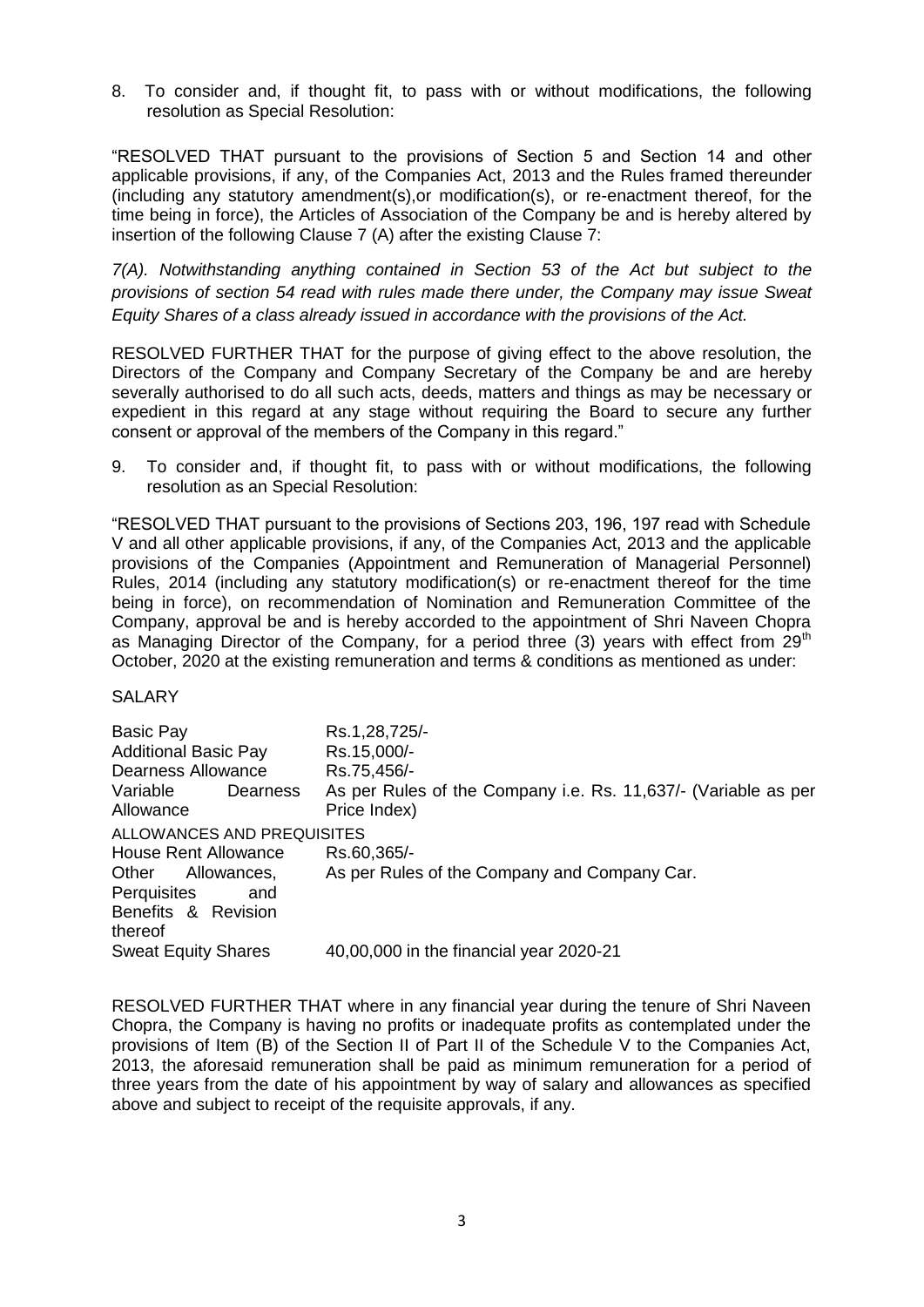RESOLVED FURTHER THAT the perquisite value of the 40,00,000 sweat equity shares proposed to be issued to Shri Naveen Chopra, alongwith the tax liability on such nonmonetary perquisite, subject to separate resolution to be approved by the Shareholders in this meeting shall be deemed to be part of the remuneration payable to him for the financial year 2020-21 in accordance with 196 and 197 read with Item (B) of the Section II of Part II of the Schedule V of the Companies Act, 2013 and the applicable provisions of the Companies (Appointment and Remuneration of Managerial Personnel) Rules, 2014 and other applicable provisions.

RESOLVED FURTHER THAT for the purpose of giving effect to the above resolution, the Directors of the Company and Company Secretary of the Company be and are hereby severally authorised to do all such acts, deeds, matters and things as may be necessary or expedient in this regard at any stage without requiring the Board to secure any further consent or approval of the members of the Company in this regard."

10. To consider and, if thought fit, to pass with or without modifications, the following resolution as an Special Resolution:

"RESOLVED THAT pursuant to the provisions of Section 54, 196, 197 and Schedule V of the Companies Act 2013, SEBI (Issue of Sweat Equity) Regulations 2002, Rule 8 of Companies (Share Capital and Debenture) Rules 2014, such other provisions of law as may be applicable from time to time, on recommendation of the Nomination and Remuneration Committee, approval be and is hereby accorded to the Board of Directors to issue and allot 40,00,000 Sweat Equity Shares for non cash consideration in recognition of services rendered by Shri Naveen Chopra and to retain him for the future, based on the valuation report dated 29<sup>th</sup> October, 2020 of Sundae Capital Advisors Private Limited, a Category I Merchant Banker.

RESOLVED FURTHER THAT such Equity shares, upon allotment shall rank pari- passu with the existing equity shares of the Company in all respects.

RESOLVED FURTHER THAT such Equity shares, upon allotment shall be locked-in for 3 (three) years or such period as may be provided under the applicable provisions of law.

RESOLVED FURTHER THAT for the purpose of giving effect to the above resolution, the Directors of the Company and Company Secretary of the Company be and are hereby severally authorised to do all such acts, deeds, matters and things as may be necessary or expedient in this regard at any stage without requiring the Board to secure any further consent or approval of the members of the Company in this regard."

By Order of the Board of Directors

Registered Office: Sd/-Chandigarh-160 017

S.C.O.125-127, (SUGANDHA KUKREJA) Sector 17-B, Company Secretary Company Secretary

CIN: L24119CH1975PLC003607 Dated: November 2, 2020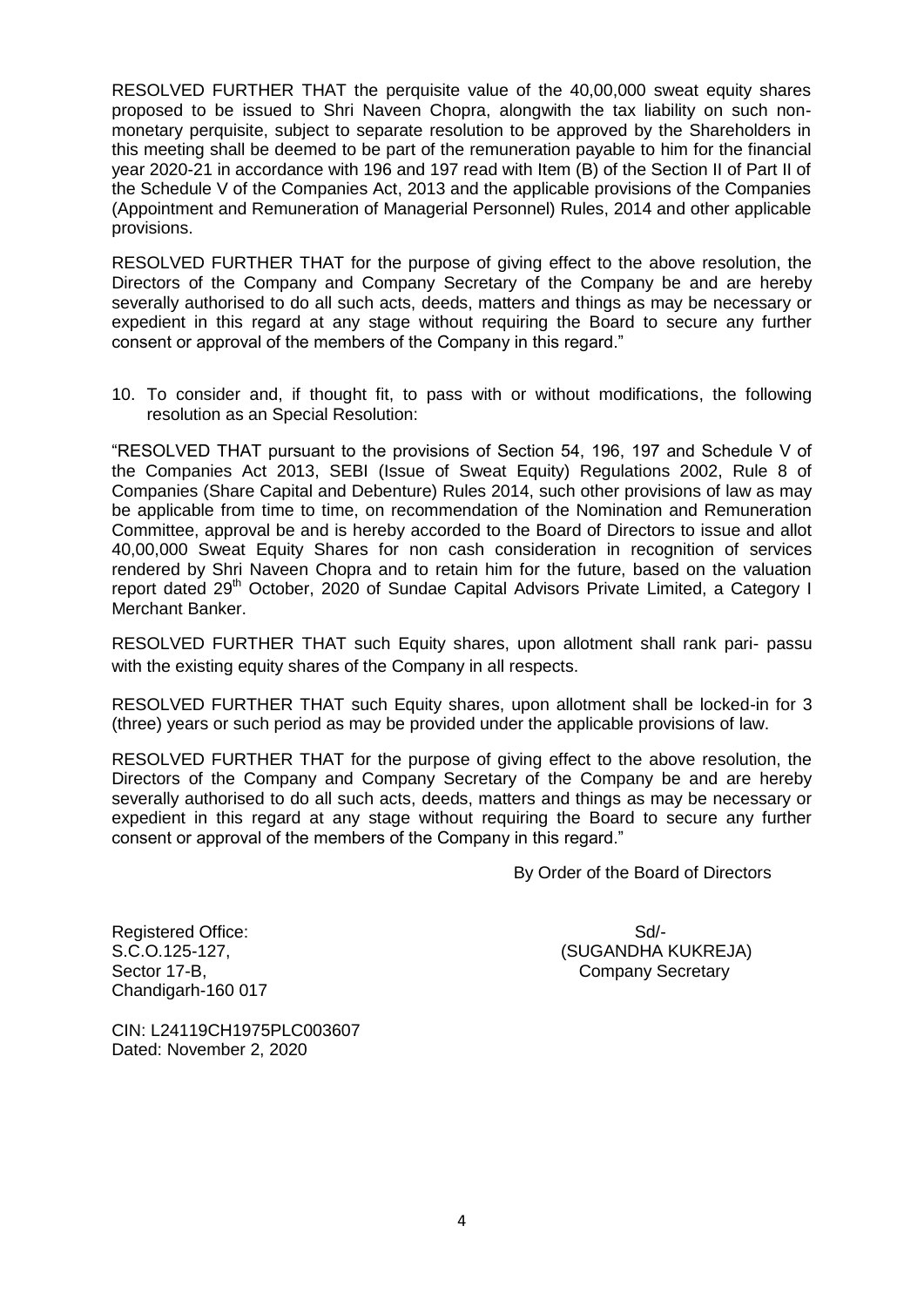# **NOTES:**

- 1. As you are aware, in view of the situation arising due to COVID-19 global pandemic, the general meetings of the companies shall be conducted as per the guidelines issued by the Ministry of Corporate Affairs (MCA) vide Circular No. 14/2020 dated April 8, 2020, Circular No.17/2020 dated April 13, 2020 and Circular No. 20/2020 dated May 05, 2020. The EOGM is being held through video conferencing (VC) or other audio visual means (OAVM). Hence, Members can attend and participate in the EOGM through VC/OAVM.
- 2. Pursuant to the provisions of Section 108 of the Companies Act, 2013 read with Rule 20 of the Companies (Management and Administration) Rules, 2014 (as amended) and Regulation 44 of SEBI (Listing Obligations & Disclosure Requirements) Regulations 2015 (as amended), and MCA Circulars dated April 08, 2020, April 13, 2020 and May 05, 2020 the Company is providing facility of remote e-voting to its Members in respect of the business to be transacted at the EOGM. For this purpose, the Company has entered into an agreement with Central Depository Services (India) Limited (CDSL) for facilitating voting through electronic means, as the authorized e-Voting's agency. The facility of casting votes by a member using remote e-voting as well as the e-voting system on the date of the EOGM will be provided by CDSL.
- 3. The Members can join the EOGM in the VC/OAVM mode 15 minutes before and after the scheduled time of the commencement of the Meeting by following the procedure mentioned in the Notice. The facility of participation at the EOGM through VC/OAVM will be made available to atleast 1000 members on first come first served basis. This will not include large Shareholders (Shareholders holding 2% or more shareholding), Promoters, Institutional Investors, Directors, Key Managerial Personnel, the Chairpersons of the Audit Committee, Nomination and Remuneration Committee and Stakeholders Relationship Committee, Auditors etc. who are allowed to attend the EGM/AGM without restriction on account of first come first served basis.
- 4. The attendance of the Members attending the EOGM through VC/OAVM will be counted for the purpose of ascertaining the quorum under Section 103 of the Companies Act, 2013.
- 5. Pursuant to MCA Circular No. 14/2020 dated April 08, 2020, the facility to appoint proxy to attend and cast vote for the members is not available for this AGM/EGM. However, in pursuance of Section 112 and Section 113 of the Companies Act, 2013, representatives of the members such as the President of India or the Governor of a State or body corporate can attend the EOGM through VC/OAVM and cast their votes through evoting.
- 6. In line with the Ministry of Corporate Affairs (MCA) Circular No. 17/2020 dated April 13, 2020, the Notice calling the EOGM has been uploaded on the website of the Company at www.punjabalkalies.com. The Notice can also be accessed from the websites of the Stock Exchange i.e. BSE Limited at www.bseindia.com. The EOGM Notice is also disseminated on the website of CDSL (agency for providing the Remote e-Voting facility and e-voting system during the EOGM) i.e. www.evotingindia.com.
- 7. The EOGM has been convened through VC/OAVM in compliance with applicable provisions of the Companies Act, 2013 read with MCA Circular No. 14/2020 dated April 8, 2020 and MCA Circular No. 17/2020 dated April 13, 2020 and MCA Circular No. 20/2020 dated May 05, 2020.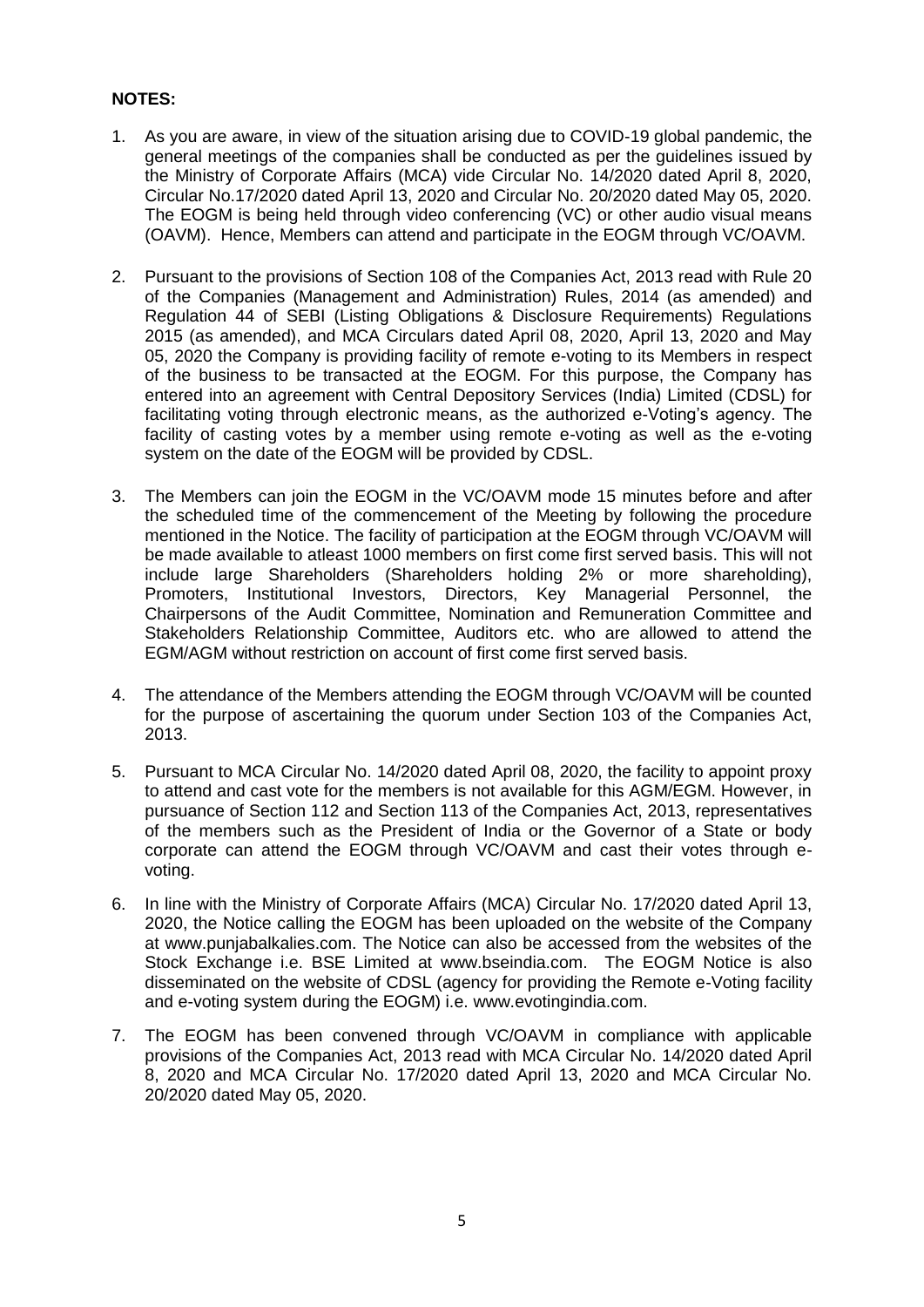- 8. Institutional investors, who are members of the Company are encouraged to attend and vote at the General Meeting through VC/OAVM facility. Corporate members intending to appoint their authorized representative pursuant to sections 112 and 113 of the Act, as the case may be, to attend the EOGM through VC or OAVM or to vote through remote e-voting are requested to send a certified copy of Board resolution to the scrutinizer by email at ajaykcs@gmail.com.
- 9. The Explanatory Statement pursuant to Section 102 of the Companies Act, 2013 in respect of business at item Nos. 1 and 10 is annexed. The relevant details of the Directors proposed to be appointed/ reappointed at the Extra Ordinary General Meeting, as per SEBI (Listing Obligations & Disclosure Requirements) Regulations, 2015, are also annexed.
- 10. Members are requested to notify immediately changes, if any, in their registered address to the Company or its Registrars & Share Transfer Agents, M/s. Beetal Financial & Computer Services Private Limited, specifying full address in Block Capitals with PIN Code of the Post Office.
- 11. Members who have not registered their e-mail address and changes, if any, in the same, with the Company for the purpose of receiving notices, documents, Annual Reports and other shareholders' communications, etc., electronically, by e-mail, are requested to register their latest e-mail address, with (i) the Company or its Registrars & Share Transfer Agents in case of shares held in Physical Mode and (ii) the Company or its Registrars & Share Transfer Agents and/or their Depository through their Depository Participant in case of shares held in Dematerialised Mode; and send the 'Form for Registering E-mail Address' available on the Company's Website www.punjabalkalies.com, duly completed and signed, to the Company or its Registrars & Share Transfer Agents.
- 12. Members are requested to submit their Income Tax Permanent Account Number (PAN) details alongwith a self-certified copy of their PAN Card to (a) the Company or its Registrars & Share Transfer Agents in case of shares held in Physical Mode and (b) their Depository through their Depository Participant in case of shares held in Dematerialised Mode; in view of the Securities and Exchange Board of India's mandate.
- 13. Since the EOGM will be held through VC/OAVM, the Route Map is not required to be annexed in this to the Notice.
- 14. Pursuant to the provisions of Sections 107 and 108, read with the Companies (Management and Administration) Rules, 2014 read with notification GSR 207(E) dated 19<sup>th</sup> March 2015, and as per the guidelines issued by the Ministry of Corporate Affairs (MCA) vide Circular No. 14/2020 dated April 8, 2020, Circular No.17/2020 dated April 13, 2020 and Circular No. 20/2020 dated May 05, 2020 the Company is pleased to offer the option of remote and EOGM E-Voting facility to all the Members of the Company. For this purpose, the Company has entered into an agreement with Central Depository Services (India) Limited (CDSL). The Members can vote electronically either in advance during the e-voting period ("remote e-voting") or on the day of EOGM. The Company has appointed Mr. Ajay Arora, Practicing Company Secretary, (FCS No. 2191; CP No. 993) as Scrutinizer.

The Instructions for Shareholders For Remote E-Voting Are As Under:

(i) The voting period begins on Saturday,  $28<sup>th</sup>$  November, 2020 at 10.00 a.m. onwards and ends on Monday, 30<sup>th</sup> November, 2020 at 5.00 p.m. During this period, shareholders of the Company, holding shares either in physical form or in dematerialized form, as on the cut-off date i.e.  $25<sup>th</sup>$  November, 2020 may cast their vote electronically. The e-voting module shall be disabled by CDSL for voting thereafter.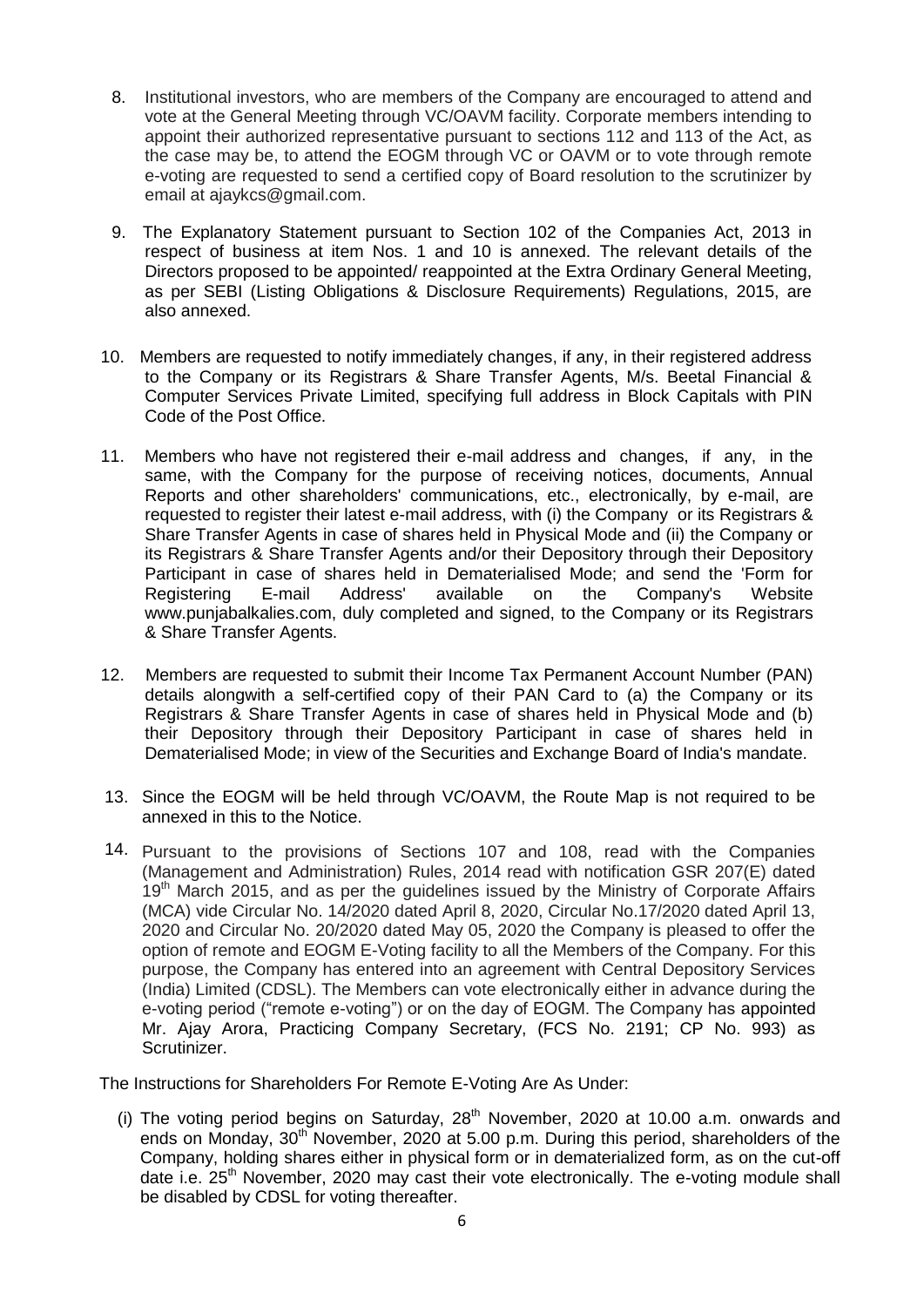- (ii) Shareholders who have already e-voted prior to the meeting date would not be entitled to evote at the meeting venue.
- (iii) The shareholders should log on to the e-voting website www.evotingindia.com.
- (iv) Click on "Shareholders" module.
- (v) Now enter your User ID
	- a. For CDSL: 16 digits beneficiary ID,
	- b. For NSDL: 8 Character DP ID followed by 8 Digits Client ID,
	- c. Shareholders holding shares in Physical Form should enter Folio Number registered with the Company.

OR

Alternatively, if you are registered for CDSL"s EASI/EASIEST e-services, you can log-in at https://www.cdslindia.com from Login - [Myeasi](file:///C:/Users/Sugandha/Desktop/EOGM/Login - Myeasi) using your login credentials. Once you successfully log-in to CDSL's EASI/EASIEST e-services, click on e-Voting option and proceed directly to cast your vote electronically.

- (vi) Next enter the Image Verification as displayed and Click on Login.
- (vii) If you are holding shares in demat form and had logged on to www.evotingindia.com and voted on an earlier e-voting of any company, then your existing password is to be used.
- (viii) If you are a first time user follow the steps given below: For Shareholders holding shares in Demat Form and Physical Form
- PAN Enter your 10 digit alpha-numeric \*PAN issued by Income Tax Department (Applicable for both demat shareholders as well as physical shareholders)
	- Shareholders who have not updated their PAN with the Company/Depository Participant are requested to use the sequence number sent by Company/RTA or contact Company/RTA.

Dividend Bank Details recorded in your demat account or in the company records in order to login. Enter the Dividend Bank Details or Date of Birth (in dd/mm/yyyy format) as

- OR Date of  $\bullet$  If both the details are not recorded with the depository or company please Birth (DOB) enter the member id /folio number in the Dividend Bank details field as mentioned in instruction (v).
- (ix) After entering these details appropriately, click on "SUBMIT" tab.
- (x) Shareholders holding shares in physical form will then directly reach the Company selection screen. However, shareholders holding shares in demat form will now reach "Password Creation" menu wherein they are required to mandatorily enter their login password in the new password field. Kindly note that this password is to be also used by the demat holders for voting for resolutions of any other company on which they are eligible to vote, provided that company opts for e-voting through CDSL platform. It is strongly recommended not to share your password with any other person and take utmost care to keep your password confidential.
- (xi) For shareholders holding shares in physical form, the details can be used only for e-voting on the resolutions contained in this Notice.
- (xii) Click on the EVSN for the "Punjab Alkalies & Chemicals Limited" on which you choose to vote.
- (xiii) On the voting page, you will see "RESOLUTION DESCRIPTION" and against the same the option "YES/NO" for voting. Select the option YES or NO as desired. The option YES implies that you assent to the Resolution and option NO implies that you dissent to the Resolution.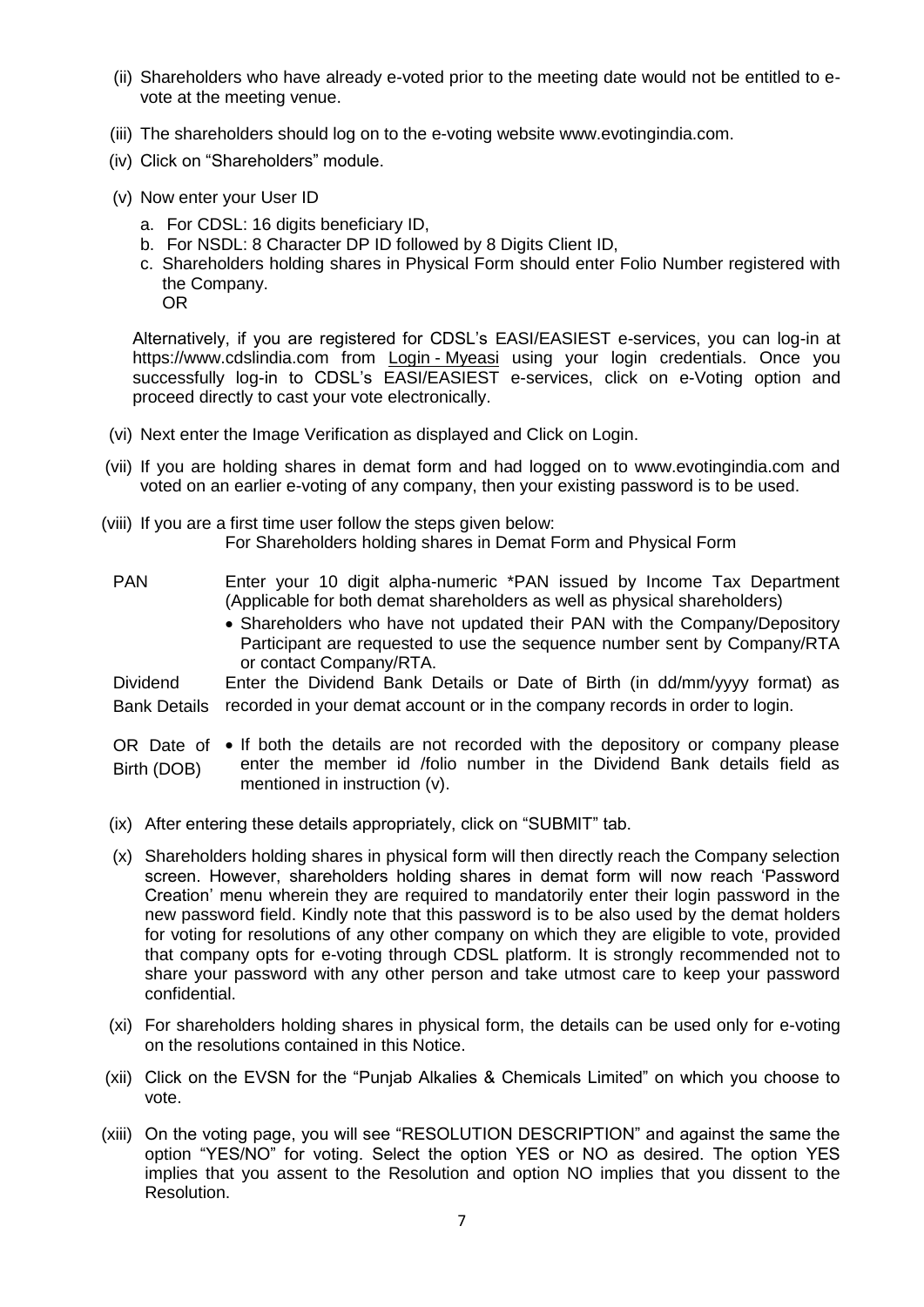- (xiv) Click on the "RESOLUTIONS FILE LINK" if you wish to view the entire Resolution details.
- (xv) After selecting the resolution you have decided to vote on, click on "SUBMIT". A confirmation box will be displayed. If you wish to confirm your vote, click on "OK", else to change your vote, click on "CANCEL" and accordingly modify your vote.
- (xvi) Once you "CONFIRM" your vote on the resolution, you will not be allowed to modify your vote.
- (xvii) You can also take a print of the votes cast by clicking on "Click here to print" option on the Voting page.
- (xviii) If a demat account holder has forgotten the login password then Enter the User ID and the image verification code and click on Forgot Password & enter the details as prompted by the system.
- (xix) Shareholders can also cast their vote using CDSL"s mobile app "m-Voting**".** The m-Voting app can be downloaded from respective Store. Please follow the instructions as prompted by the mobile app while Remote Voting on your mobile.

Process for those shareholders whose email addresses are not registered with the depositories for obtaining login credentials for E-voting for the RESOLUTIONS proposed in this Notice:

- 1. For Physical shareholders please provide necessary details like Folio No., Name of shareholder, scanned copy of the share certificate (front and back), PAN (self-attested scanned copy of PAN card), AADHAR (self-attested scanned copy of Aadhar Card) by email to beetalrta@gmail.com.
- 2. For Demat shareholders please provide Demat account details (CDSL-16 digit beneficiary ID or NSDL-16 digit DPID + CLID), Name, client master or copy of Consolidated Account statement, PAN (self-attested scanned copy of PAN card), AADHAR (self-attested scanned copy of Aadhar Card) to beetalrta@gmail.com.

Instructions for Shareholders attending the EOGM through VC/OAVM are as under:

- 1. Shareholder will be provided with a facility to attend the EOGM through VC/OAVM through the CDSL e-Voting system. Shareholders may access the same at https://www.evotingindia.com under shareholders/members login by using the remote e-voting credentials. The link for VC/OAVM will be available in shareholder/members login where the EVSN of Company will be displayed.
- 2. Shareholders are encouraged to join the Meeting through Laptops/ IPads for better experience.
- 3. Further shareholders will be required to allow Camera and use Internet with a good speed to avoid any disturbance during the meeting.
- 4. Please note that Participants Connecting from Mobile Devices or Tablets or through Laptop connecting via Mobile Hotspot may experience Audio/Video loss due to Fluctuation in their respective network. It is therefore recommended to use Stable Wi-Fi or LAN Connection to mitigate any kind of aforesaid glitches.
- 5. Shareholders who would like to express their views/ ask questions during the meeting may register themselves as a speaker by sending their request in advance atleast 10 days prior to meeting mentioning their name, demat account number/folio number, email id, mobile number at secretarial@punjabalkalies.com. The shareholders who do not wish to speak during the EOGM but have queries may send their queries in advance 10 days prior to meeting mentioning their name, demat account number/ folio number, email id, mobile number at secretarial@punjabalkalies.com. These queries will be replied to by the company suitably by email.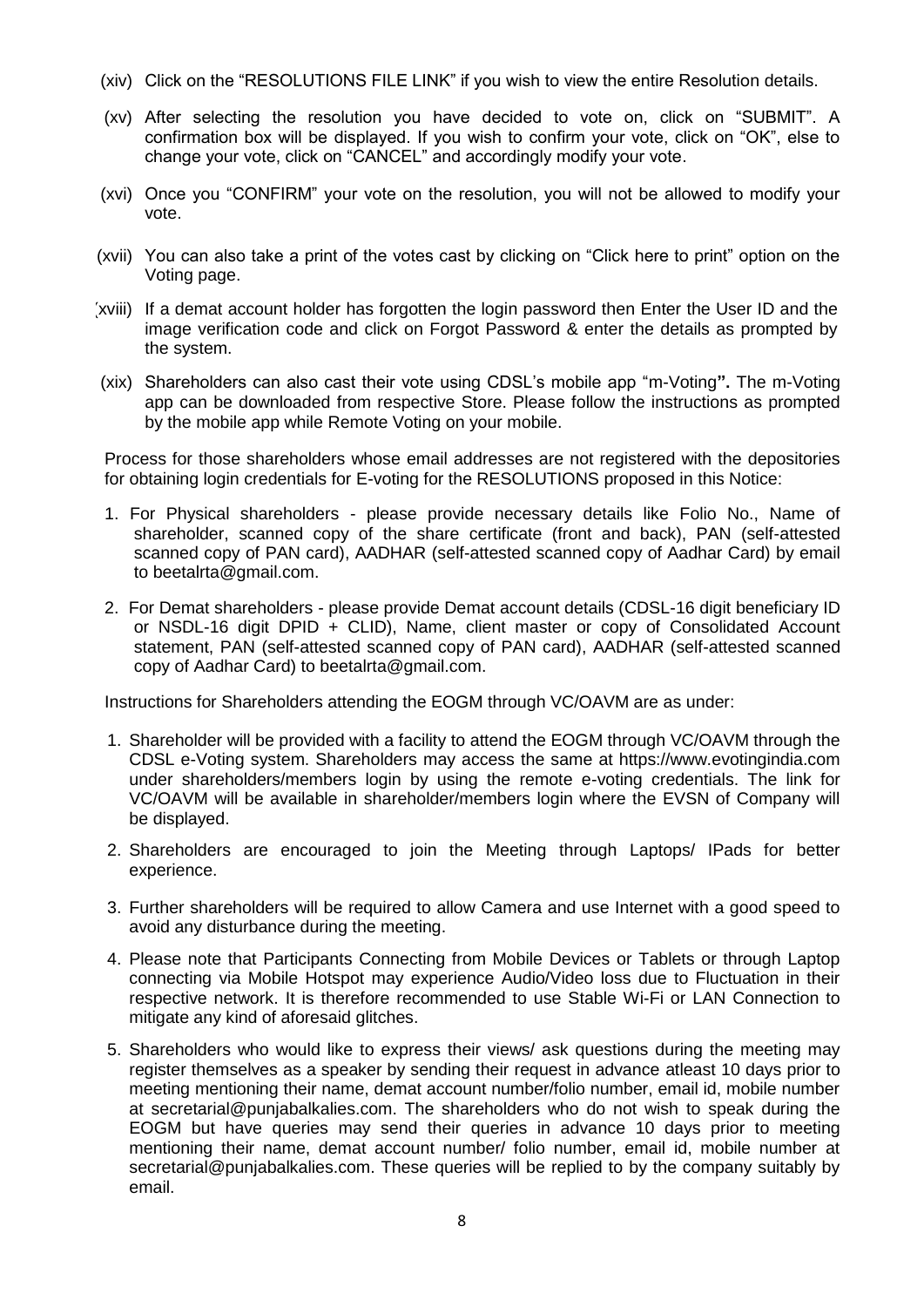6. Those shareholders who have registered themselves as a speaker will only be allowed to express their views/ask questions during the meeting.

Instructions For Shareholders For E-Voting During the EOGM Are As Under:-

- 1. The procedure for e-Voting on the day of the EOGM is same as the instructions mentioned above for Remote e-voting.
- 2. Only those shareholders, who are present in the EOGM through VC/OAVM facility and have not casted their vote on the Resolutions through remote e-Voting and are otherwise not barred from doing so, shall be eligible to vote through e-Voting system available during the EOGM.
- 3. If any Votes are cast by the shareholders through the e-voting available during the EOGM and if the same shareholders have not participated in the meeting through VC/OAVM facility , then the votes cast by such shareholders shall be considered invalid as the facility of e-voting during the meeting is available only to the shareholders attending the meeting.
- 4. Shareholders who have voted through Remote e-Voting will be eligible to attend the EOGM. However, they will not be eligible to vote at the EOGM.

Note for Non – Individual Shareholders and Custodians

- Non-Individual shareholders (i.e. other than Individuals, HUF, NRI etc.) and Custodians are required to log on to www.evotingindia.com and register themselves in the "Corporates" module.
- A scanned copy of the Registration Form bearing the stamp and sign of the entity should be emailed to helpdesk.evoting@cdslindia.com.
- After receiving the login details a Compliance User should be created using the admin login and password. The Compliance User would be able to link the account(s) for which they wish to vote on.
- The list of accounts linked in the login should be mailed to helpdesk.evoting@cdslindia.com and on approval of the accounts they would be able to cast their vote.
- A scanned copy of the Board Resolution and Power of Attorney (POA) which they have issued in favour of the Custodian, if any, should be uploaded in PDF format in the system for the scrutinizer to verify the same.
- Alternatively Non Individual shareholders are required to send the relevant Board Resolution/ Authority letter etc. together with attested specimen signature of the duly authorized signatory who are authorized to vote, to the Scrutinizer and to the Company at the email address secretarial@punjabalkalies.com, if they have voted from individual tab & not uploaded same in the CDSL e-voting system for the scrutinizer to verify the same.

In case you have any queries or issues regarding attending EOGM & e-voting from the e-voting system, you may refer the Frequently Asked Questions ("FAQs") and e-voting manual available at www.evotingindia.com under help section or write an email to helpdesk.evoting@cdslindia.com or [beetalrta@gmail.com](mailto:beetalrta@gmail.com) or contact Mr. Nitin Kunder (022- 23058738) or Mr. Mehboob Lakhani (022-23058543) or Mr. Rakesh Dalvi (022-23058542).

All grievances connected with the facility for voting by electronic means may be addressed to Mr. Rakesh Dalvi, Manager, (CDSL) Central Depository Services (India) Limited, A Wing, 25<sup>th</sup> Floor, Marathon Futurex, Mafatlal Mill Compounds, N M Joshi Marg, Lower Parel (East), Mumbai - 400013 or send an email to helpdesk.evoting@cdslindia.com or call on 022- 23058542/43.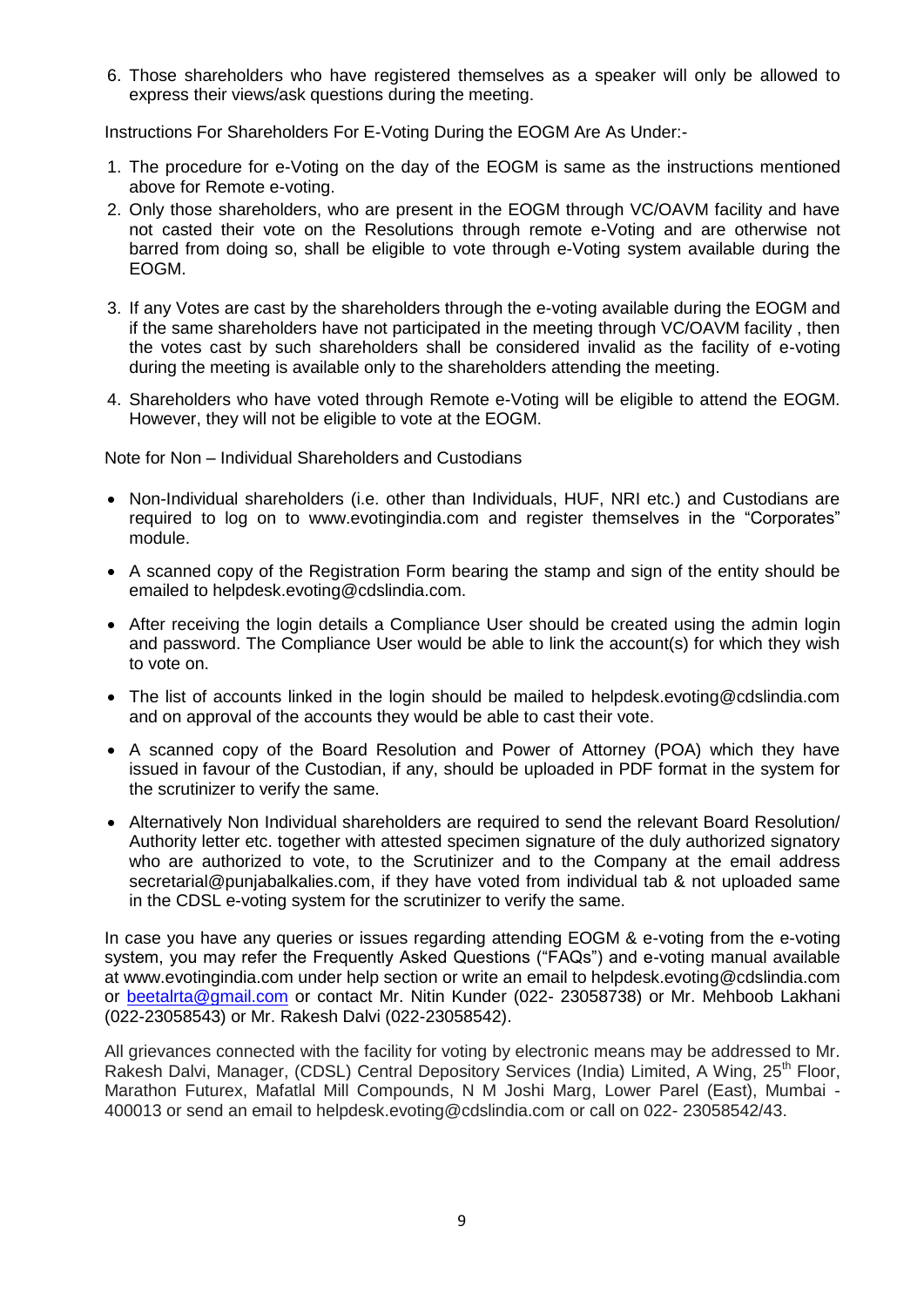- 15. The Scrutiniser shall, immediately after the conclusion of voting at the General Meeting, first count the votes cast at the meeting, thereafter unblock the votes cast through remote evoting in the presence of at least 2 (two) witnesses not in the employment of the Company and make a consolidated Scrutiniser"s report of the total votes cast in favour or against, if any, forthwith to the Chairman of the Company.
- 16. The Result shall be declared on or after the EOGM of the Company. The Results declared along with the Scrutiniser's Report shall be placed on the Company's website www.punjabalkalies.com and CDSL within 2 (two) days of passing of the resolution at the EOGM of the company and communicated to the BSE Limited.

#### **EXPLANATORY STATEMENT**

(Pursuant to Section 102 of the Companies Act, 2013)

#### **ITEM NOS. 1 to 4**

The Board of Directors of the Company in their meeting held on 20<sup>th</sup> October, 2020, has appointed Shri Sukhbir Singh Dahiya, Shri Jagbir Singh Ahlawat, Smt. Parerna Ahlawat and Shri Jatin Dahiya as Additional Directors of the Company with effect from 20<sup>th</sup> October, 2020.

The Company has received notices in writing from Members pursuant to Section 160 of the Companies Act, 2013, signifying their intention to propose at this Extra Ordinary General Meeting, the appointment of Shri Sukhbir Singh Dahiya, Shri Jagbir Singh Ahlawat, Smt. Parerna Ahlawat and Shri Jatin Dahiya.

Shri Sukhbir Singh Dahiya, Shri Jagbir Singh Ahlawat, Smt. Parerna Ahlawat and Shri Jatin Dahiya have given declaration that they are not disqualified from being appointed as Directors under Section 164 of the Companies Act, 2013 and have given their consent to act as Directors.

The brief Profile of the said Directors is given in the Annexure to this Notice.

The Directors recommend the Resolutions for the approval of the members.

None of the Directors, Key Managerial Personnel and their relatives, is in any way, concerned or interested in the Resolutions set out at Item No. 1 of the Notice excepting Shri Sukhbir Singh Dahiya and Shri Jatin Dahiya, being relative of Shri Sukhbir Singh Dahiya.

None of the Directors, Key Managerial Personnel and their relatives, is in any way, concerned or interested in the Resolutions set out at Item No. 2 of the Notice excepting Shri Jagbir Singh Ahlawat and Smt. Parerna Ahlawat, being relative of Shri Jagbir Singh Ahlawat.

None of the Directors, Key Managerial Personnel and their relatives, is in any way, concerned or interested in the Resolutions set out at Item No. 3 of the Notice excepting Smt. Parerna Ahlawat and Shri Jagbir Singh Ahlawat, being relative of Smt. Parerna Ahlawat.

None of the Directors, Key Managerial Personnel and their relatives, is in any way, concerned or interested in the Resolutions set out at Item No. 4 of the Notice excepting Shri Jatin Dahiya and Shri Sukhbir Singh Dahiya, being relative of Shri Jatin Dahiya.

#### **ITEM NOS. 5 to 7**

The Board of Directors in its meeting held on 26<sup>th</sup> October, 2020 have appointed Shri Ashok Goyal, Shri Kuldip Singh Suhag and Shri Tilak Raj Bajalia as Additional Directors, in an Independent capacity with effect from 26<sup>th</sup> October, 2020.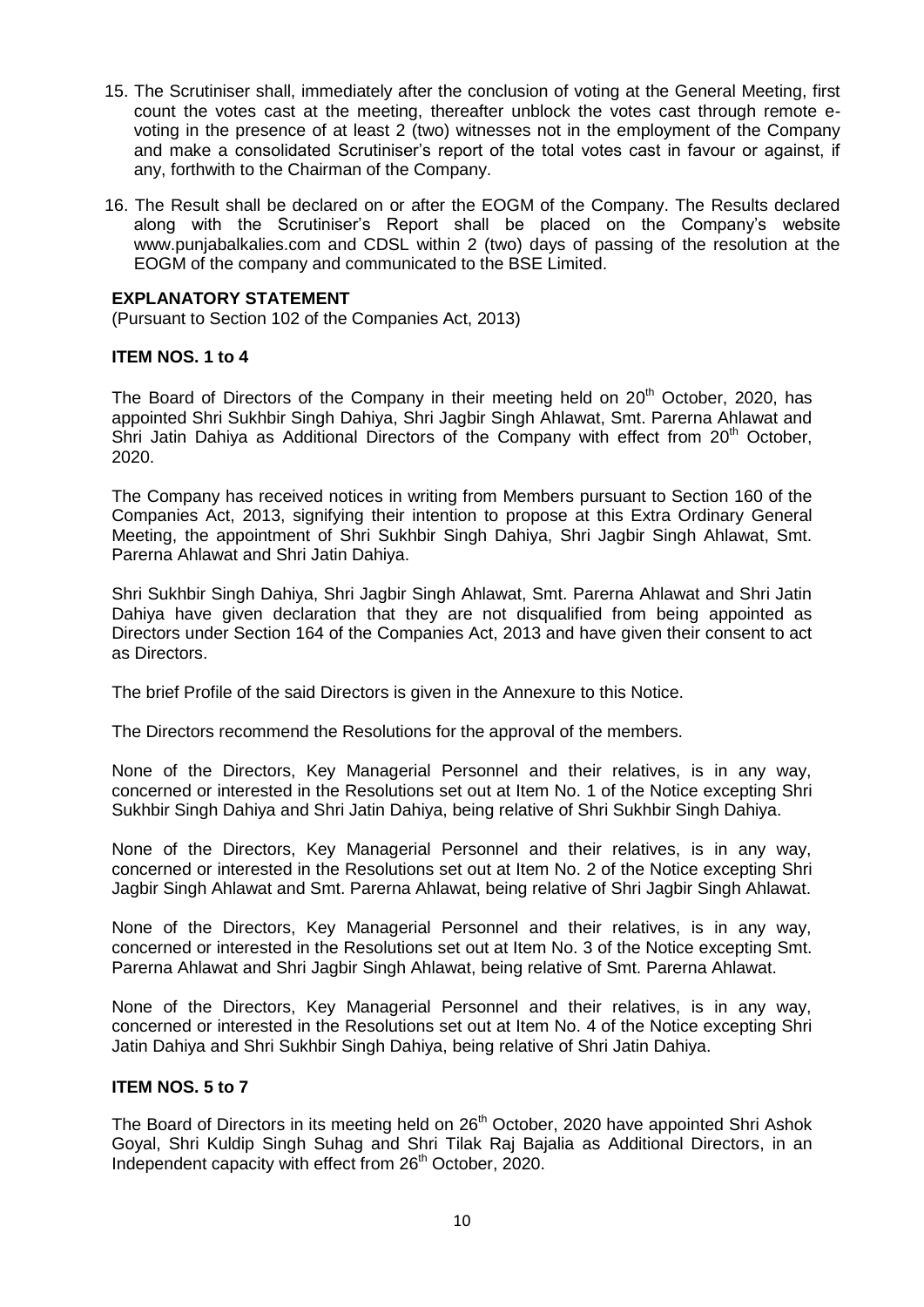Shri Ashok Goyal, Shri Kuldip Singh Suhag and Shri Tilak Raj Bajalia have given declaration that they are not disqualified from being appointed as Directors under Section 164 of the Companies Act, 2013 and they meet with the criteria of independence as prescribed both under Section 149(6) of the Companies Act, 2013 and SEBI (Listing Obligation and Disclosure Requirements) Regulations, 2015 (as amended from time to time). They have also given consent to act as Directors.

The Company has received notice in writing from Members pursuant to Section 160 of the Companies Act, 2013, signifying their intention to propose at this Extra Ordinary General Meeting, the appointment of Shri Ashok Goyal, Shri Kuldip Singh Suhag and Shri Tilak Raj Bajalia as Independent Directors of the Company.

Copies of the relevant documents are available for inspection by the members at the Registered Office of the Company during business hours on any working day and will also be available at the meeting.

The brief Profile of the said Directors are given in the Annexure to this Notice.

The Directors recommend the Resolution for the approval of members.

None of the Directors, Key Managerial Personnel and their relatives, is in any way, concerned or interested in the Resolutions set out at Item No. 5 of the Notice excepting Shri Ashok Goyal.

None of the Directors, Key Managerial Personnel and their relatives, is in any way, concerned or interested in the Resolutions set out at Item No. 6 of the Notice excepting Shri Kuldip Singh Suhag.

None of the Directors, Key Managerial Personnel and their relatives, is in any way, concerned or interested in the Resolutions set out at Item No. 7 of the Notice excepting Shri Tilak Raj Bajalia.

## **ITEM NO. 8**

The Board of Directors of the Company in its Meeting held on  $29<sup>th</sup>$  October, 2020 has proposed to issue sweat equity shares to Shri Naveen Chopra, Managing Director of the Company and accordingly to alter the Articles of Association of the Company to empower the Board to issue such sweat equity shares. In view of the same, it is proposed to alter the Articles of Association of the Company by insertion of Clause 7A after the existing Clause 7 of the Articles of Association of the Company.

Pursuant to provisions of Section 14 of Companies Act, 2013, amendment of Articles of Association requires approval of members by way of Special Resolution. Accordingly, this matter has been placed before the members for approval.

The Board therefore, submits the resolution for your consideration and recommends it to be passed as a Special Resolution.

A copy of the existing as well as new Articles of Association of the Company is available for inspection at the Registered Office of the Company during business hours on any working day and will also be available at the meeting.

None of the Directors, Key Managerial Personnel and their relatives, is in any way, concerned or interested in the Resolutions set out at Item No. 8 of the Notice excepting Shri Naveen Chopra.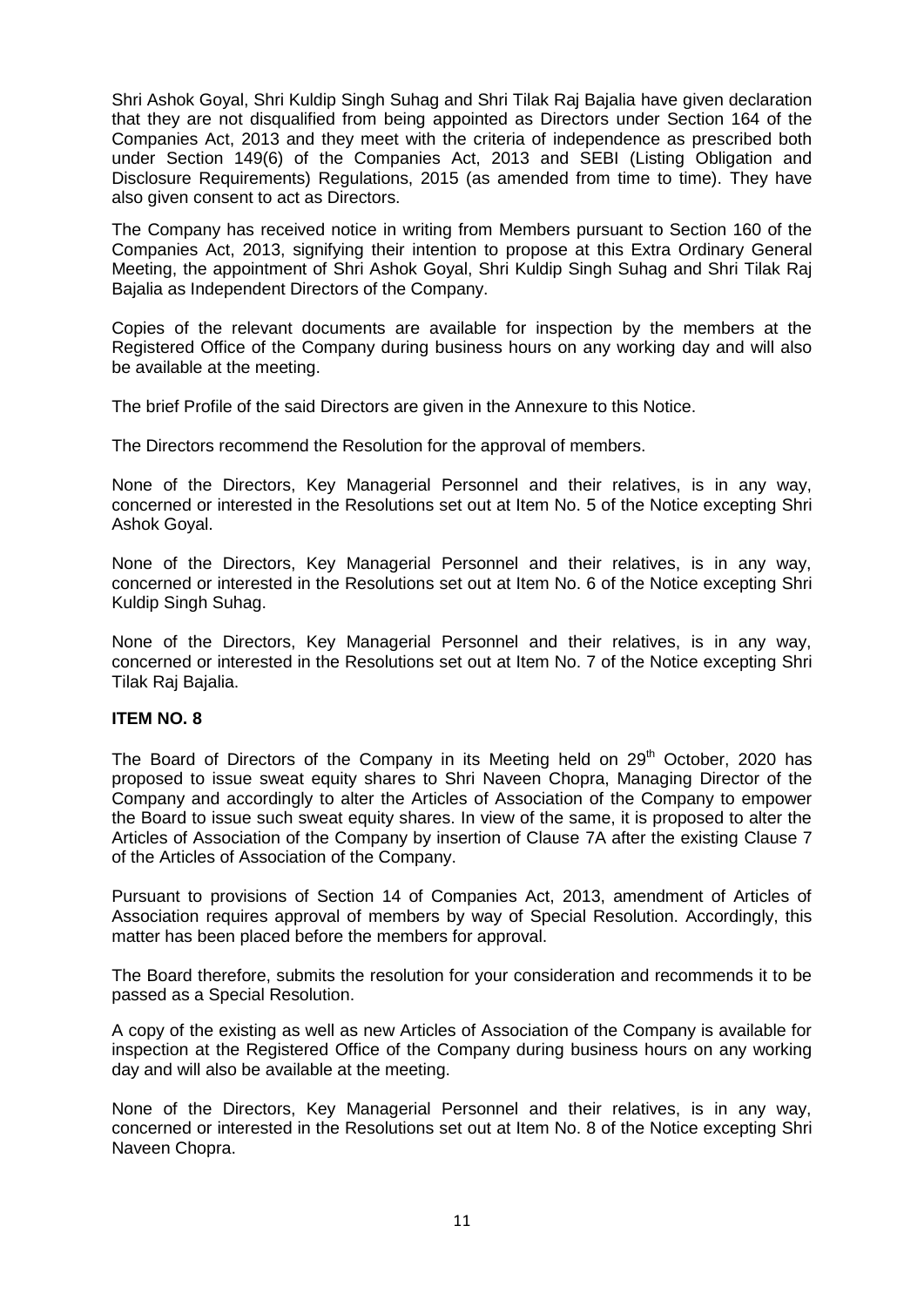#### **ITEM NOS. 9 & 10**

Shri Sukhbir Singh Dahiya and Shri Jagbir Singh Ahlawat, along with other Acquirers and PACs, have acquired the majority ownership and control of the management of the Company. Subsequent to the said change in control and management of the Company, Shri Manjit Singh Brar, erstwhile Managing Director, other Nominee Directors of Punjab State Industrial Development Corporation Limited and Independent Directors had resigned from the Board. The Company was required to appoint a suitable candidate as the Managing Director of the Company to spearhead the business operations and also to fill the vacancy in compliance with the regulatory requirements under Companies Act, 2013 and SEBI regulations.

Further, Shri Naveen Chopra also showed his intention to resign from the Board of the Company. The Board of the Company took note of the said intent. The Board also took note of the fact that Shri Naveen Chopra is the senior most Key Managerial Personnel of the Company and has been associated with the Company since 1998. He, along with other Board members have helped the Company in its operations, achieving its present growth and earning the goodwill for the Company in the market. His leadership and vision have been one of the driving factor in the growth of the Company in past certain years. Post change in the composition of the Board of the Company including the resignation of the Managing Director of the Company, subsequent to the takeover in terms of SEBI Regulations, it becomes more important for the Company to keep him associated with the Company.

Accordingly, based on the recommendation of the Nomination and Remuneration Committee, the Board of Directors of the Company has in its meeting held on October 29, 2020 decided to appoint Shri Naveen Chopra as the Managing Director of the Company for a period of three years w.e.f. 29.10.2020 on the existing Remuneration and terms and conditions and to issue 40,00,000 Equity Shares as sweat equity to Shri Naveen Chopra.

The terms and conditions, of the remuneration payable to Shri Naveen Chopra are stated below:

| <b>Remuneration Head</b>                                          |    | Monthly remuneration (in Rs.)                                                                                                                                                                                                                                         |
|-------------------------------------------------------------------|----|-----------------------------------------------------------------------------------------------------------------------------------------------------------------------------------------------------------------------------------------------------------------------|
| <b>Basic Salary</b>                                               | t, | Rs.1,28,725/-                                                                                                                                                                                                                                                         |
| <b>Additional basic Pay</b>                                       | t  | Rs.15,000/-                                                                                                                                                                                                                                                           |
| Dearness Allowance                                                | t  | Rs.75,456/-                                                                                                                                                                                                                                                           |
| Variable Dearness Allowance                                       | t  | As per Rules of the Company i.e. Rs.<br>11,637/- (Variable as per Price Index)                                                                                                                                                                                        |
| <b>House Rent Allowance</b>                                       | ÷  | Rs.60,365/-                                                                                                                                                                                                                                                           |
| Other Allowances, Perquisites and Benefits<br>& Revision there of | t. | As per Rules of the Company and<br>Company Car.                                                                                                                                                                                                                       |
| <b>Sweat Equity Shares</b>                                        | t  | 40,00,000 Equity Shares in the financial<br>year 2020-21 and the tax liability on such<br>non- monetary perquisite shall be paid by<br>the Company.                                                                                                                   |
|                                                                   |    | Based on the valuation report obtained<br>from Merchant Banker in accordance<br>with SEBI (Issue of Sweat Equity)<br>Regulations, 2002, the value of sweat<br>equity shares as perquisite is Rs.<br>1975.20 lacs and tax liability on the same<br>is Rs. 844.20 lacs. |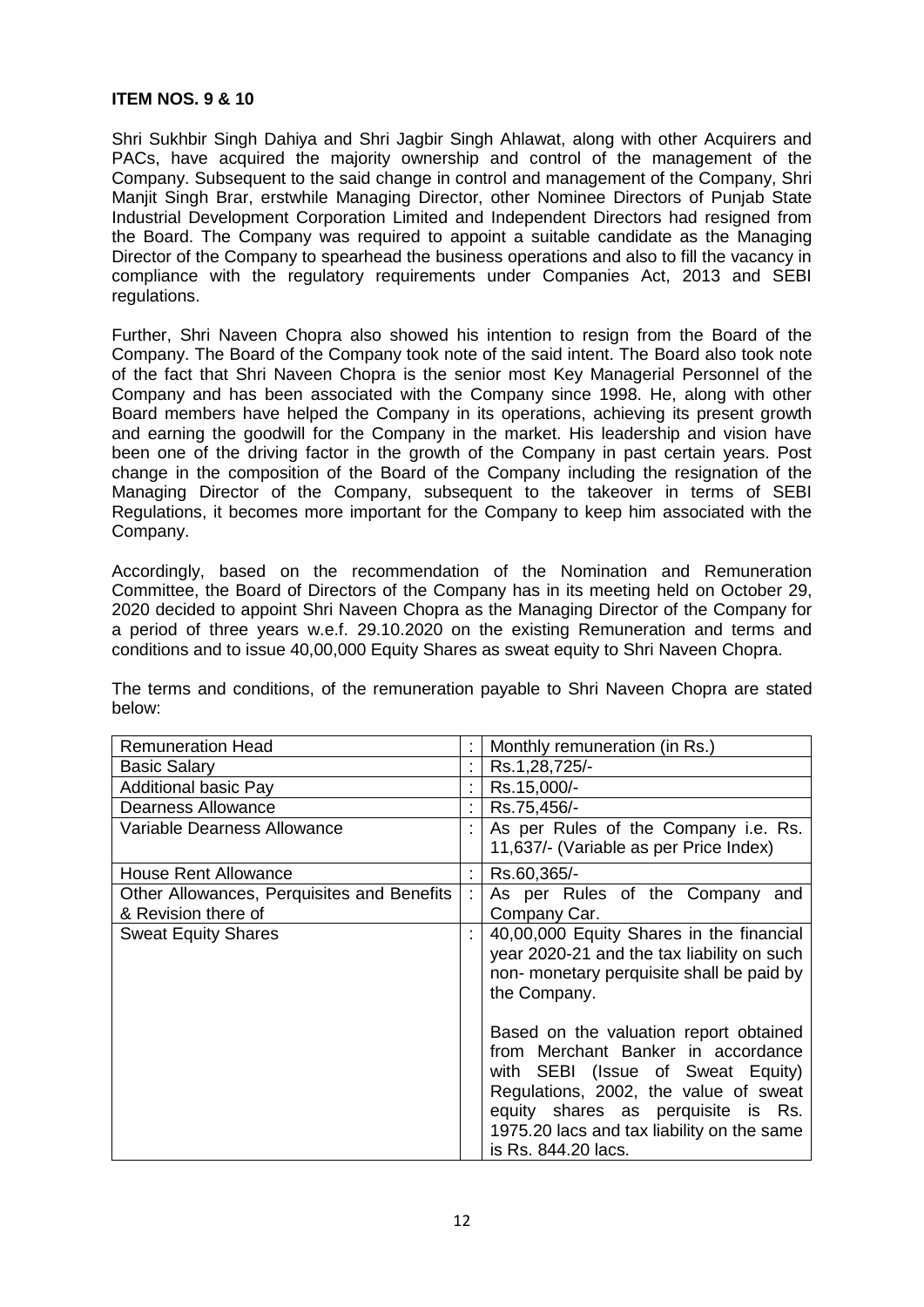It is submitted that based on the issue and allotment of 40,00,000 equity shares as sweat equity, the overall managerial remuneration for the financial year 2020-21 may exceed the limits specified in Section 197 of the Companies Act, 2013. The members are requested to consider the approval of remuneration of Shri Naveen Chopra, Managing Director of the Company.

The Board further resolved that where in any financial year during the tenure of Shri Naveen Chopra, the Company is having no profits or inadequate profits, the aforesaid remuneration shall be paid as minimum remuneration to the extent the same does not exceed the limits specified under Companies Act, 2013.

Information pursuant to Clause (iv) of Section II of Schedule V to the Companies Act, 2013, the following statement is given:

|     | <b>General Information</b>                                     |                                                                                                                 |  |  |
|-----|----------------------------------------------------------------|-----------------------------------------------------------------------------------------------------------------|--|--|
| (1) | Nature of Industry                                             | Manufacturing Industry                                                                                          |  |  |
| (2) | of<br>expected<br>date<br>Date<br>or                           | Not Applicable. (The Company is an existing Company)                                                            |  |  |
|     | commencement of commercial                                     |                                                                                                                 |  |  |
|     | production                                                     |                                                                                                                 |  |  |
| (3) | case of<br>new company,<br>$\ln$                               | Not Applicable.                                                                                                 |  |  |
|     | date<br>expected<br>οf                                         |                                                                                                                 |  |  |
|     | commencement of activities as                                  |                                                                                                                 |  |  |
|     | per project approved by financial                              |                                                                                                                 |  |  |
|     | institutions appearing in<br>the                               |                                                                                                                 |  |  |
|     | prospectus                                                     |                                                                                                                 |  |  |
| (4) | Financial performance based on                                 | Performance in FY 2019-20:                                                                                      |  |  |
|     | given indicators                                               | Gross Revenue<br>: Rs. 310.89 crores                                                                            |  |  |
|     |                                                                | Profit after tax<br>: Rs. 8.80 crores                                                                           |  |  |
|     |                                                                | Dividend<br>: Nil                                                                                               |  |  |
|     |                                                                | <b>EPS</b><br>: Rs. 3.24                                                                                        |  |  |
| (5) | Foreign<br>investment<br><b>or</b>                             | Not Applicable.                                                                                                 |  |  |
|     | collaborations, if any                                         |                                                                                                                 |  |  |
| Ш.  | Information about the appointee                                |                                                                                                                 |  |  |
| (1) | Background details                                             | Shri Naveen Chopra has done B.E. (Chemical) and                                                                 |  |  |
|     |                                                                | MBA from Punjab University. He is not related to the                                                            |  |  |
|     |                                                                | Promoter Group.                                                                                                 |  |  |
| (2) | <b>Past Remuneration</b>                                       | As mentioned in the resolution stated above.                                                                    |  |  |
| (3) | Recognition and awards                                         | Not Applicable.                                                                                                 |  |  |
| (4) | Job profile and his suitability                                | He has been employed with the Company since 1998                                                                |  |  |
|     |                                                                | and has successfully led the growth of the business of                                                          |  |  |
|     |                                                                | the Company.                                                                                                    |  |  |
| (5) | Remuneration proposed                                          | As mentioned in the resolution stated above.                                                                    |  |  |
| (6) | Comparative<br>remuneration                                    | Considering the responsibilities shouldered by him of                                                           |  |  |
|     | profile with respect to Industry,                              | the enhanced business activities of the Company,                                                                |  |  |
|     | Size of the Company, profile of                                | proposed remuneration is commensurate with /less                                                                |  |  |
|     | the position and person (in case                               | than the Industry standards and board level positions                                                           |  |  |
|     | expatriates the<br>of<br>relevant                              | held<br>in<br>similar sized<br>and<br>similarly<br>positioned                                                   |  |  |
|     | details would be with respect to<br>the country of his origin) | businesses.                                                                                                     |  |  |
|     |                                                                | However, in order to retain Shri Naveen Chopra, post                                                            |  |  |
|     |                                                                | change in control and management and resignation of                                                             |  |  |
|     |                                                                | all previous directors of the Company, it becomes                                                               |  |  |
|     |                                                                |                                                                                                                 |  |  |
|     |                                                                |                                                                                                                 |  |  |
|     |                                                                | imperative for the Company to retain him for long term                                                          |  |  |
|     |                                                                | and therefore the said current situation relating to grant<br>of sweat equity shares may not be comparable with |  |  |
|     |                                                                |                                                                                                                 |  |  |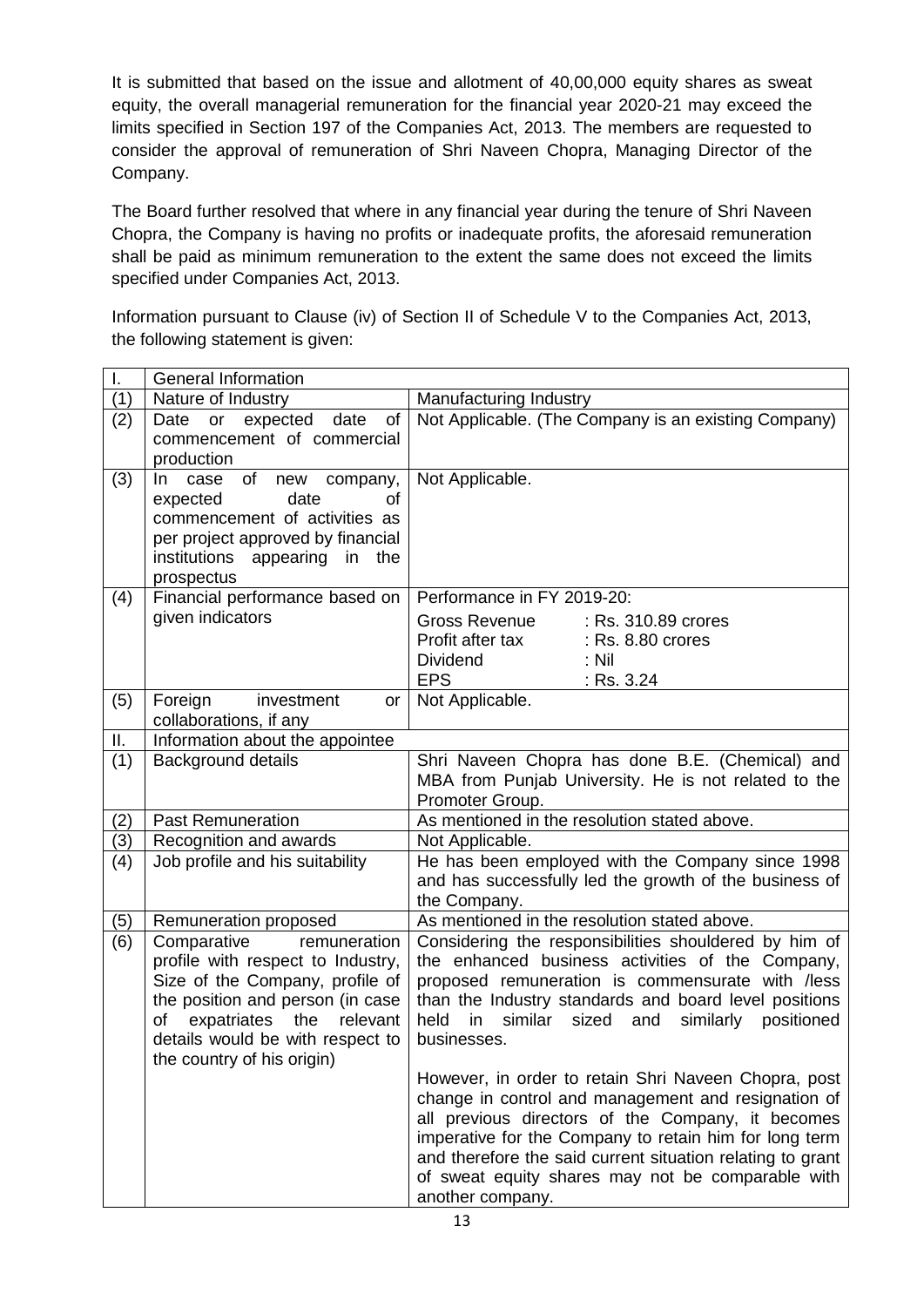| (7)  | Pecuniary relationship directly<br>or indirectly with the Company<br>relationship with<br>the<br>or<br>Managerial Personnel, if any | Not applicable.                                                                                                                                                                                                                                                                                                                                                                                                         |
|------|-------------------------------------------------------------------------------------------------------------------------------------|-------------------------------------------------------------------------------------------------------------------------------------------------------------------------------------------------------------------------------------------------------------------------------------------------------------------------------------------------------------------------------------------------------------------------|
| III. | Other Information                                                                                                                   |                                                                                                                                                                                                                                                                                                                                                                                                                         |
| (1)  | Reason of loss or inadequate<br>profits                                                                                             | The proposed remuneration is not falling within the limit<br>specified under Section 197 of the Companies Act, 2013<br>for the year 2020-21 primarily because of the issue and<br>allotment of 40,00,000 sweat equity shares. However,<br>due to change in control and management and<br>resignation of all previous directors of the Company, it<br>becomes imperative for the Company to retain him for<br>long term. |
| (2)  | Steps taken or proposed to be<br>taken for improvement                                                                              | Not applicable.                                                                                                                                                                                                                                                                                                                                                                                                         |
| (3)  | Expected increase<br>in<br>productivity and profits<br>in.<br>measurable terms                                                      | Not applicable.                                                                                                                                                                                                                                                                                                                                                                                                         |

Further, the additional disclosures to be given in accordance with Regulation 6 of the SEBI (Issue of Sweat Equity) Regulations, 2002 are as under:

| (1) | Total number of shares to be<br>issued as sweat equity                                                                                                                                                                          | 40,00,000                                                                                                                                                                                                                                                                                                                                                                                                                                                                                                                                                                                                                                                                                                                        |
|-----|---------------------------------------------------------------------------------------------------------------------------------------------------------------------------------------------------------------------------------|----------------------------------------------------------------------------------------------------------------------------------------------------------------------------------------------------------------------------------------------------------------------------------------------------------------------------------------------------------------------------------------------------------------------------------------------------------------------------------------------------------------------------------------------------------------------------------------------------------------------------------------------------------------------------------------------------------------------------------|
| (2) | The market price of the shares<br>the<br>Company as<br>of<br>per<br>Regulation 7(1)                                                                                                                                             | Rs. 46.80<br>i.e. closing market price as on November 02, 2020                                                                                                                                                                                                                                                                                                                                                                                                                                                                                                                                                                                                                                                                   |
| (3) | The value of the intellectual<br>property rights or technical<br>know-how<br><b>or</b><br>other<br>value<br>addition to be received from<br>the employee or director along<br>with the valuation report /<br>basis of valuation | <b>Rs. 4556 lacs</b><br>As per the report of Sundae Capital Advisors Private<br>Limited, Category I Merchant Banker.                                                                                                                                                                                                                                                                                                                                                                                                                                                                                                                                                                                                             |
| (4) | The names of the employees<br>or directors or promoters to<br>whom the sweat equity shares<br>be issued and their<br>shall<br>relationship with the company                                                                     | Shri Naveen Chopra, Managing Director of the Company.<br>He has been employed with the Company since 1998<br>and has successfully led the growth of the business of<br>the Company.                                                                                                                                                                                                                                                                                                                                                                                                                                                                                                                                              |
| (5) | The consideration to be paid<br>for the sweat equity                                                                                                                                                                            | The shares are to be allotted towards value addition of<br>Shri Naveen Chopra. Out of the total value addition, the<br>shares are to be allotted to him only for Rs. 1975.20 lacs<br>(i.e. 40,00,000 equity shares at a price of Rs. 49.38 per<br>equity share). Further, this being<br>non-monetary<br>perquisite, to avoid hardship on the Managing Director<br>towards cash outflow on account of perquisite tax under<br>Income Tax Act, 1961, the Nomination and Remuneration<br>Committee has recommended and the Board of Directors<br>has approved that the Company do bear and pay the<br>applicable tax liability arising on such non-monetary<br>perquisite. The indicative amount of the same is Rs.<br>844.20 lacs. |
| (6) | The price at which the sweat<br>equity shares shall be issued                                                                                                                                                                   | Rs. 49.38/-<br>(as calculated in accordance with Regulation 7 of the<br>SEBI (Issue of Sweat Equity) Regulations)                                                                                                                                                                                                                                                                                                                                                                                                                                                                                                                                                                                                                |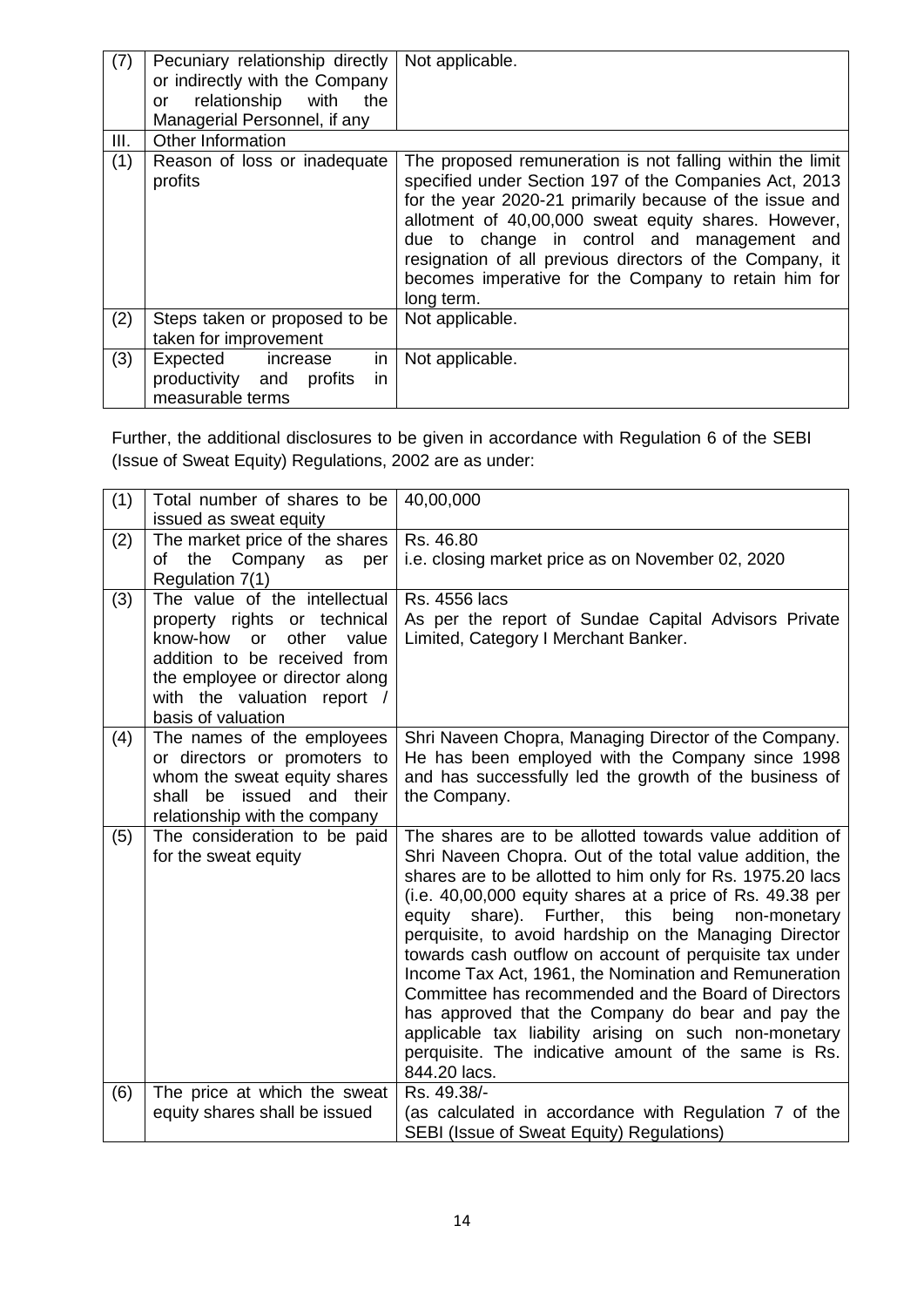| (7) | Ceiling<br>managerial<br>on<br>remuneration, if any, which will<br>be affected by issuance of<br>such sweat equity                                                                                                                          | The allotment of sweat equity shares will result in breach<br>of ceiling of managerial remuneration as specified under<br>Section 197 of the Companies Act, 2013 for the financial<br>year 2020-21. Accordingly, the approval of the members<br>of the Company is sought through special resolution in<br>terms of the provisions of Item (B) of the Section II of Part<br>II of the Schedule V to the Companies Act, 2013. |
|-----|---------------------------------------------------------------------------------------------------------------------------------------------------------------------------------------------------------------------------------------------|-----------------------------------------------------------------------------------------------------------------------------------------------------------------------------------------------------------------------------------------------------------------------------------------------------------------------------------------------------------------------------------------------------------------------------|
| (8) | Diluted Earnings Per Share<br>pursuant to the issue of<br>securities to be calculated in<br>accordance with International<br>Accounting Standards<br>standards specified<br>by the<br>of<br>Institute<br>Chartered<br>Accountants of India. | Rs. (6.23)<br>(Based on the financial statements of March 31, 2020)                                                                                                                                                                                                                                                                                                                                                         |

Particulars in respect in terms of Rule 8(2) of Companies (Share Capital and Debenture) Rules, 2014:

| (1) | The date of the Board meeting<br>at which the proposal for issue<br>of sweat equity shares was                                                                                              | 29.10.2020                                                                                                                                                                                                                                                                                                                                                                                 |
|-----|---------------------------------------------------------------------------------------------------------------------------------------------------------------------------------------------|--------------------------------------------------------------------------------------------------------------------------------------------------------------------------------------------------------------------------------------------------------------------------------------------------------------------------------------------------------------------------------------------|
| (2) | approved<br>The reasons or justification for<br>the issue                                                                                                                                   | Post change in control and management of the Company<br>and resignation of all erstwhile directors of the Company,<br>it becomes more important for the Company to retain Shri<br>Naveen Chopra and keep him associated with the<br>Company for a longer tenure and motivated to achieve<br>higher success for the Company's operations.                                                   |
| (3) | The class of shares under<br>which sweat equity shares are<br>intended to be issued                                                                                                         | <b>Equity Shares</b>                                                                                                                                                                                                                                                                                                                                                                       |
| (4) | The total number of shares to<br>be issued as sweat equity                                                                                                                                  | 40,00,000                                                                                                                                                                                                                                                                                                                                                                                  |
| (5) | class<br>classes<br>The<br><b>or</b><br>of<br>directors or employees<br>to<br>whom such equity shares are<br>to be issued                                                                   | Shri Naveen Chopra, Managing Director of the Company.                                                                                                                                                                                                                                                                                                                                      |
| (6) | principal<br>The<br>terms<br>and<br>conditions on which sweat<br>equity shares are to be issued,<br>including basis of valuation                                                            | 1. The Sweat Equity Shares to be issued will be treated<br>as a part of managerial remuneration for the purpose of<br>applicable provisions of the Companies Act, 2013.<br>2. The Sweat Equity Shares shall be Lock-in for a period<br>of 3 years from the date of allotment.<br>3. Valuation as per the report of Sundae Capital Advisors<br>Private Limited, Category I Merchant Banker. |
| (7) | The time period of association<br>of such<br>with<br>person<br>the<br>company                                                                                                               | Shri Naveen Chopra has been associated with the<br>Company since 1998 and has successfully led the growth<br>of the business of the Company.                                                                                                                                                                                                                                               |
| (8) | The names of the directors or<br>employees to whom the sweat<br>equity shares will be issued<br>and their relationship with the<br>or/and<br>promoter<br>Key<br><b>Managerial Personnel</b> | Shri Naveen Chopra, Managing Director of the Company.<br>He is a Professional Director on the Board of the<br>Company and is not related to the Promoters or Key<br>Managerial Personnel of the Company.                                                                                                                                                                                   |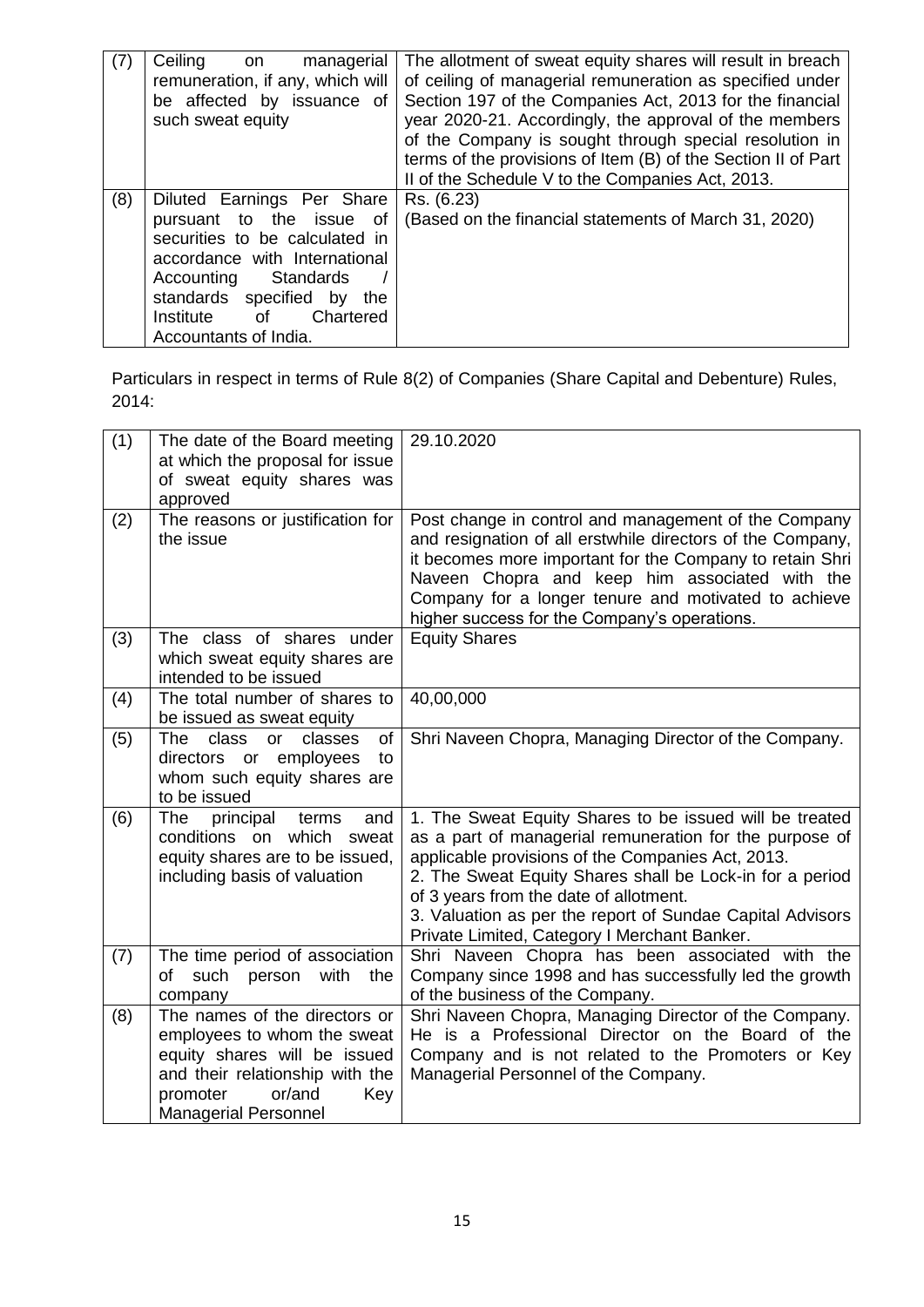| (9)  | The price at which the sweat                                                                                                                                     | Rs. 49.38                                                                                                                                                                                                                                                                                                                                                                                                                                                                                                                                                                                                                                                                                                         |
|------|------------------------------------------------------------------------------------------------------------------------------------------------------------------|-------------------------------------------------------------------------------------------------------------------------------------------------------------------------------------------------------------------------------------------------------------------------------------------------------------------------------------------------------------------------------------------------------------------------------------------------------------------------------------------------------------------------------------------------------------------------------------------------------------------------------------------------------------------------------------------------------------------|
|      | equity shares are proposed to                                                                                                                                    | (as calculated in accordance with Regulation 7 of the                                                                                                                                                                                                                                                                                                                                                                                                                                                                                                                                                                                                                                                             |
|      | be issued                                                                                                                                                        | SEBI (Issue of Sweat Equity) Regulations)                                                                                                                                                                                                                                                                                                                                                                                                                                                                                                                                                                                                                                                                         |
| (10) | The consideration including<br>consideration other than cash,<br>if any to be received for the<br>sweat equity                                                   | The shares are allotted towards value addition of Shri<br>Naveen Chopra. Out of the total value addition, the shares<br>are allotted to him only for Rs. 1975.20 lacs (i.e.<br>40,00,000 equity shares at a price of Rs. 49.38 per equity<br>share). Further, this being non-monetary perquisite, to<br>avoid hardship on the Managing Director towards cash<br>outflow on account of perquisite tax under Income Tax<br>Act, 1961, the Nomination and Remuneration Committee<br>has recommended and the Board of Directors has<br>approved that the Company do bear and pay the<br>applicable tax liability arising on such non-monetary<br>perquisite. The indicative amount of the same is Rs.<br>844.20 lacs. |
| (11) | The<br>ceiling<br>managerial<br>on<br>remuneration, if<br>be<br>any,<br>breached by issuance of such<br>sweat equity and how it is<br>proposed to be dealt with. | The allotment of sweat equity shares will result in breach<br>of ceiling of managerial remuneration as specified under<br>Section 197 of the Companies Act, 2013 for the financial<br>year 2020-21. Accordingly, the approval of the members<br>of the Company is sought through special resolution in<br>terms of the provisions of Item (B) of the Section II of Part<br>II of the Schedule V to the Companies Act, 2013                                                                                                                                                                                                                                                                                        |
| (12) | Diluted Earnings Per Share<br>pursuant to the issue of sweat<br>equity shares, calculated in<br>accordance with the applicable<br>accounting standards.          | Rs. (6.23)<br>(Based on the financial statements of March 31, 2020)                                                                                                                                                                                                                                                                                                                                                                                                                                                                                                                                                                                                                                               |

Further, the Company shall conform to the accounting policies as specified by Securities and Exchange Board of India and as under the Companies Act, 2013.

Keeping in view the rich and varied experience that Shri Naveen Chopra has and his long association with the Company, it would be in the interest of Company to appoint him as Managing Director of the Company and to allot sweat equity shares to him.

Shri Naveen Chopra has done B.E. (Chemical) and MBA from Punjab University. He joined the Company in 1998. He has over 29 years of total experience.

Copies of the relevant documents are available for inspection by the members at the Registered Office of the Company during business hours on any working day and will also be available at the meeting.

The Directors recommend the Resolution for the approval of the members.

None of the Directors, Key Managerial Personnel and their relatives, is in any way, concerned or interested in the Resolution except Shri Naveen Chopra to the extent remuneration payable to him and issue of sweat equity shares to him.

This Explanatory Statement together with the Resolution set out at Item No. 9 & 10 of the accompanying Notice is and should also be treated as an abstract of the terms and memorandum of interest under Section 190 and other applicable provisions of the Companies Act, 2013.

By Order of the Board of Directors

Registered Office: S.C.O.125-127, Solution of the state of the Solution of the Solution of the Solution of Solution of the Solution of Solution of the Solution of the Solution of the Solution of the Solution of the Solution of the Solution o Sector 17-B, Sector 17-B, Sector 17-B, Sector 17-B, Sector 17-B, Sector 17-B, Sector 17-B, Sector 17-B, Sector 17-B, Sector 17-B, Sector 17-B, Sector 17-B, Sector 17-B, Sector 17-B, Sector 17-B, Sector 17-B, Sector 17-B, S Chandigarh-160 017 Chandigarh-160 017 CIN: L24119CH1975PLC003607

Dated: November 2, 2020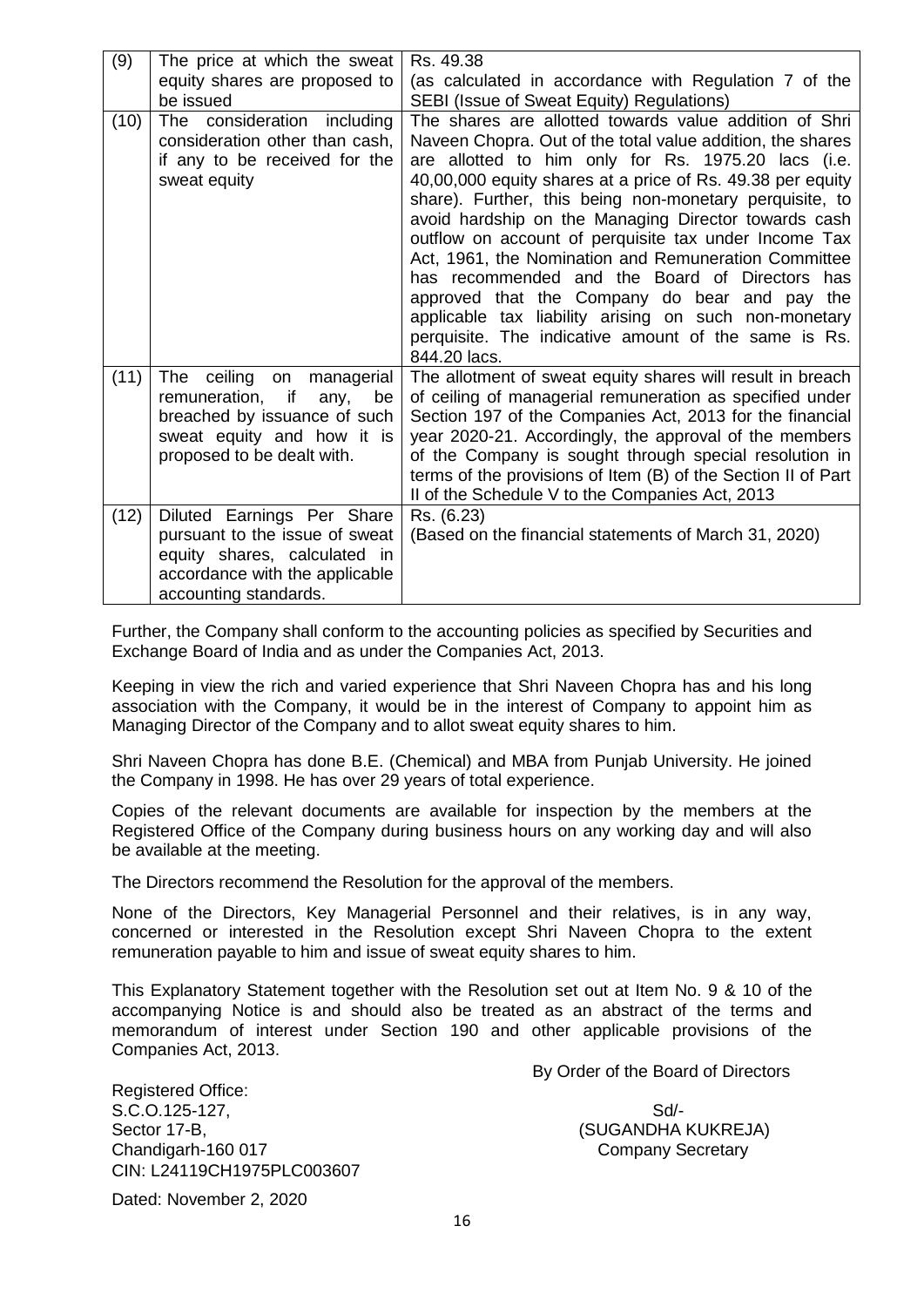### **ANNEXURE TO NOTICE**

#### **Details of the Directors proposed to be appointed/ re-appointed at the Extra Ordinary General Meeting on 1 st December, 2020 (Pursuant to SEBI (Listing Obligations & Disclosure Requirements) Regulations, 2015)**

| Name of the Director                                                                                                       | Shri Sukhbir Singh Dahiya<br>Chairman & Director                                                                                                                                                  | Shri Naveen Chopra<br><b>Managing Director</b>                                               | Shri Jagbir Singh Ahlawat<br>Director                                                                                                                | Smt. Parerna Ahlawat<br>Director                                 |
|----------------------------------------------------------------------------------------------------------------------------|---------------------------------------------------------------------------------------------------------------------------------------------------------------------------------------------------|----------------------------------------------------------------------------------------------|------------------------------------------------------------------------------------------------------------------------------------------------------|------------------------------------------------------------------|
| Date of Birth                                                                                                              | 30.03.1962                                                                                                                                                                                        | 22.06.1970                                                                                   | 25.10.1959                                                                                                                                           | 13.09.1967                                                       |
| Date of Appointment                                                                                                        | 20.10.2020                                                                                                                                                                                        | 29.10.2020                                                                                   | 20.10.2020                                                                                                                                           | 20.10.2020                                                       |
| Qualifications                                                                                                             | Diploma in Civil Engineering                                                                                                                                                                      | B. E. (Chemical)<br><b>MBA</b>                                                               | Diploma in Civil<br>Engineering,<br>AMIE (Civil)                                                                                                     | <b>Bachelor of Arts</b>                                          |
| Expertise in specific<br>functional areas                                                                                  | General Management and<br>Administration                                                                                                                                                          | Caustic Chloro Industry<br>Professional. Looking<br>after overall affairs of<br>the Company. | General Management and<br>Administration                                                                                                             | General Management                                               |
| Directorships of other<br>Companies as on 2nd<br>November, 2020                                                            | Director<br>Flowtech Industrial Projects<br>Pvt. Ltd.<br>Flowtech Chemicals Pvt Ltd.<br>Himalaya Alkalies &<br><b>Chemicals Limited</b><br>Tara Mercantile Pvt Ltd.<br>Prayag Chemicals Pvt. Ltd. |                                                                                              | Director<br>Flowtech Chemicals Pvt<br>Ltd.<br>Himalaya Alkalies &<br><b>Chemicals Limited</b><br>Prayag Chemicals Pvt. Ltd.<br>VS Polymers Pvt. Ltd. | Director<br>Flowtech Industrial<br>Projects Pvt. Ltd.            |
| Chairmanships/<br>Memberships of the<br>Committees of the<br>Board of Companies<br>as on 2 <sup>nd</sup> November,<br>2020 | Punjab Alkalies & Chemicals<br>Limited<br>Nomination and Remuneration<br>Committee -Member                                                                                                        | Punjab Alkalies &<br><b>Chemicals Limited</b><br>Audit Committee -<br>Member                 | Punjab Alkalies & Chemicals<br>Limited<br>Corporate Social<br>Responsibility Committee -<br>Member                                                   | $\sim$                                                           |
| Number of Equity<br>Shares of the<br>Company held                                                                          | 3505264                                                                                                                                                                                           | $\overline{\text{Nil}}$                                                                      | 3100020                                                                                                                                              | 1975063                                                          |
| No. of meetings of the<br>Board attended during<br>the financial year<br>2019-20, since his<br>appointment                 | N.A.                                                                                                                                                                                              | 3                                                                                            | N.A.                                                                                                                                                 | N.A.                                                             |
| Relationship with<br>other Directorship                                                                                    | Father of Shri Jatin Dahiya,<br>Director of the Company                                                                                                                                           | Nil                                                                                          | Husband of Smt. Parerna<br>Ahlawat, Director of the<br>Company                                                                                       | Wife of Shri Jagbir<br>Singh Ahlawat, Director<br>of the Company |